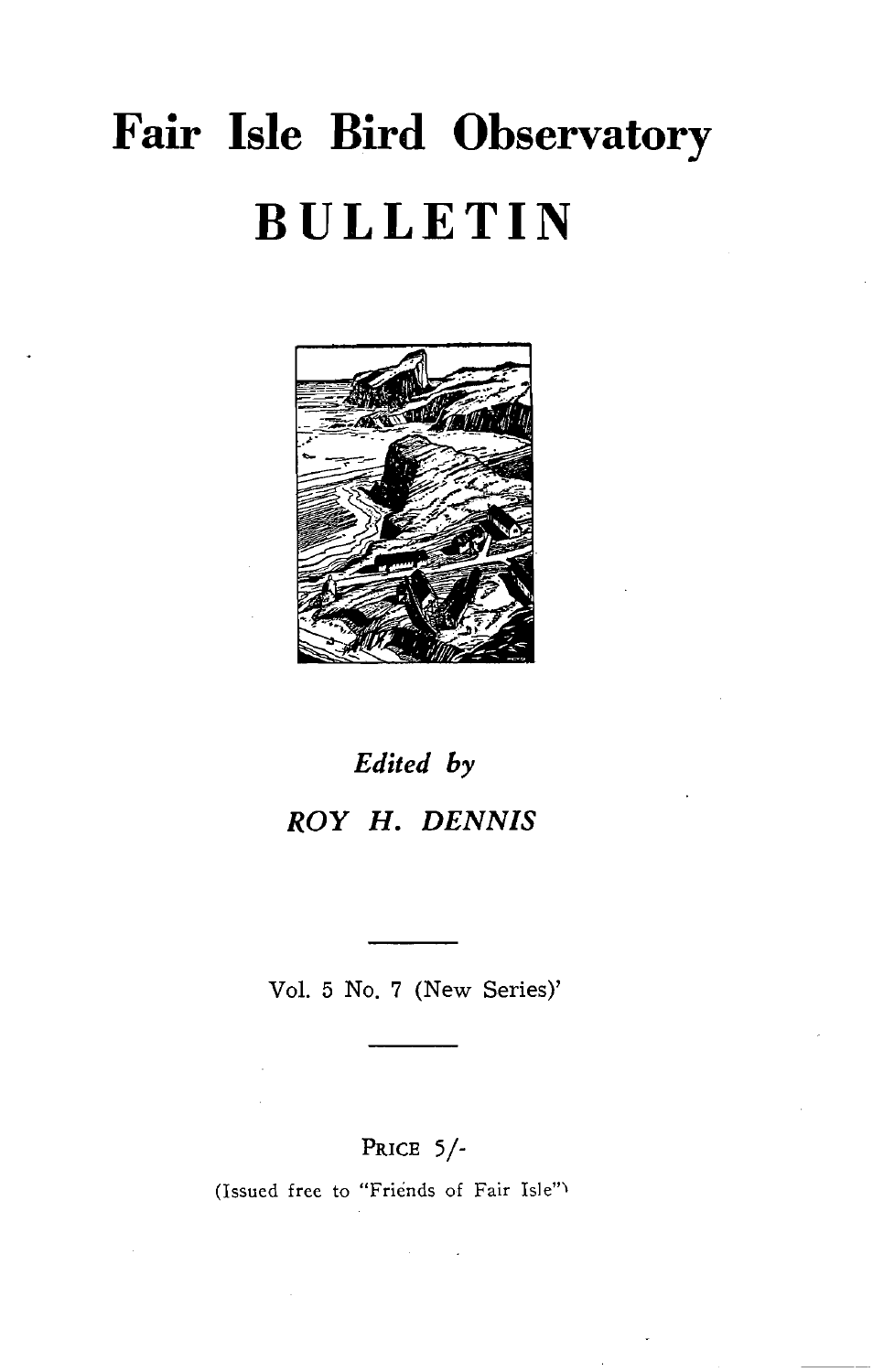### *Fair Isle Bird Observatory Trust*

#### *T'I'U8tee8*

\*Mr D. G. Andrew; Dr John Berry; \*Mr A. G. S. Bryson; Dr James W. Camp bell ; \*Sir Charles G. Connell; Dr F. Fraser Darling: \*Dr W. J. Eggeling; Mr James Fisher; Cmdr. G. Hughes-Onslow, R.N.; Mr G. T. Kay; \*Professor M. F. M. Meiklejohn; Mr E. M. Nicholson; Dr Ian D. Pennie; Mr Peter Scott; Mr P. J. Sellar; \*Mr Peter Slater; Sir A. Landsborough Thomson; \*Mrs Irene Waterston; \*Professor V. C. Wynne-Edwards.

*Chairman-\*Sir* Arthur B. Duncan.

*Hon. Secretary-*-\*Mr George Waterston, 21 Regent Terr., Edinburgh, 7. *Hon. Trea8urer-\*Mr* Ian R. Pitman, 48 Castle Street, Edinburgh, 2. \*denotes Member of Executive Committee.

*Warden-Mr* Roy H. Dennis, The Bird Observatory, Fair Isle, Shetland. (Tel. Fair Isle 8).

*Solicitors-J.* & F. Anderson, W.S., 48 Castle Street, Edinburgh, 2.

*Auditors* Lindsay, Jamieson and Haldane, c.A., 24 St Andrew Square, Edinburgh.

*Bankers-The* Bank of Scotland, 64 George Street, Edinburgh, 2.

ANNUAL SUBSCRIPTION - Friend of Fair Isle - ONE GUINEA.

Please support by Donation or Legacy-

#### **THE FAIR ISLE BIRD OBSERVATORY ENDOWMENT FUND.**

With the generous help of the Pilgrim Trust, the Observatory Trustees have established an Endowment Fund for Ornithology and Bird Preser-vation in Scotland. The objects are-To establish the Fair Isle Bird Observatory on a permanent financial basis; to extend Fair Isle research methods to other stations in Scotland; and finally to develop Bird Sanctuaries and Bird Protection in general.

Capital subscribed to. the Fund will be held as a permanent Endowment by the Trustees and cannot be spent. Income from the Fund will be carefully used by the Bird Observatory Executive Committee in keeping with the above objects.

Please write to the Hon. Secretary for particulars.

GEORGE WATERSTON, *Hon. Secretary .* 

. 21 Regent Terrace. Edinburgh, 7.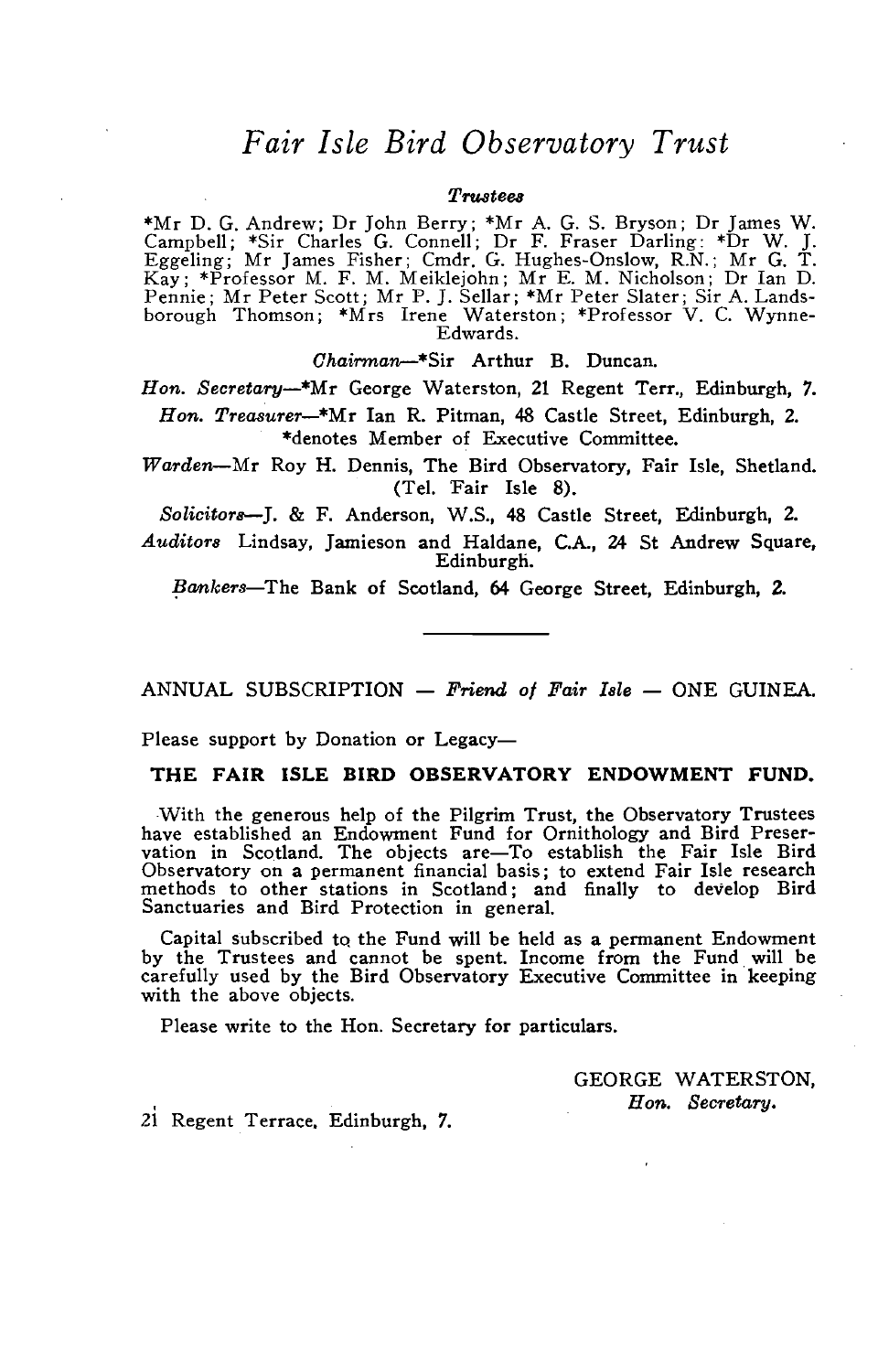### *FAIR ISLE BIRD OBSERVATORY BULLETIN*

| December 1967<br>Vol. 5 No. 7 (New Series) |  |
|--------------------------------------------|--|
|--------------------------------------------|--|

the control of the control of the

### *CONTENTS*

|     |                                                                |          | Page |
|-----|----------------------------------------------------------------|----------|------|
|     | Editorial<br>$\sim$ $\sim$ $\sim$ $\sim$<br>$\cdots$           | $\cdots$ | 228  |
| 67. | A Pallas's Warbler at Fair Isle<br>$\cdots$<br>$\cdots$        | .        | 229  |
| 68. | A Black Tern at Fair Isle<br>$\cdots$<br>$\cdots$              | .        | 229  |
| 69. | A Marsh Harrier at Fair Isle<br>$\cdots$<br>$\cdots$           | .        | 230  |
| 70. | A Sardinian Warbler at Fair Isle<br>$\cdots$<br>$\ddotsc$      | $\cdots$ | 231  |
| 71. | A Cretzschmar's Bunting at Fair Isle<br>$\ddotsc$              | .        | 232  |
| 72. | Fieldfares and Bramblings in Autumn 1966                       | .        | 233  |
| 73. | My first Petchora Pipit-R.H.D.<br>$\cdots$                     | .        | 234  |
| 74. | Changes in arrivals and departures of<br>Seabirds at Fair Isle | .        | 236  |
|     |                                                                |          |      |
| 75. | Rare birds in Spring 1967<br>$\cdots$<br>.                     | .        | 240  |
| 76. | Spring Migration in 1967<br>$\cdots$<br>$\cdots$               | .        | 241  |
| 77. | Icterine Warblers in Spring 1967<br>$\cdots$<br>.              | .        | 245  |
| 78. | Status of the Cormorant at Fair Isle<br>$\cdots$               | .        | 247  |
| 79. | Local recaptures in 1966<br>.<br>$\cdots$<br>$\cdots$          | .        | 250  |
| 80. | Ringing recoveries, 1966<br>$\cdots$<br>$\cdots$<br>$\cdots$   | .        | 253  |
| 81. | Ringed strangers in 1966<br>$\cdots$<br>$\cdots$<br>$\cdots$   | .        | 258  |
| 82. | A night at Mousa Broch<br>$\ldots$<br>$\cdots$<br>$\cdots$     | $\cdots$ | 258  |
| 83. | Squat Lobsters and Spider Crab at Fair Isle                    | .        | 259  |

 $\bar{z}$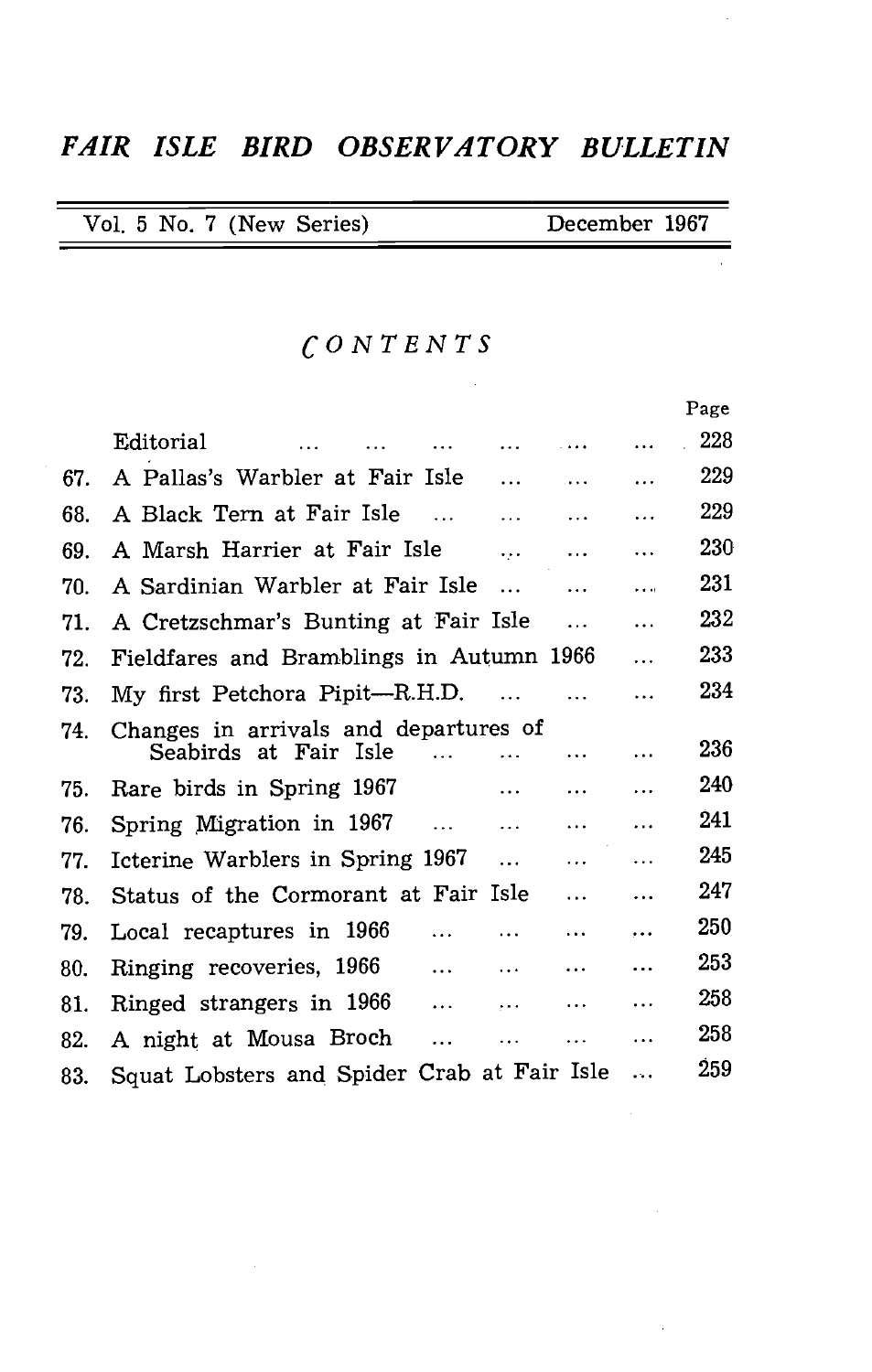### **Editorial**

1967 has been a very busy and successful year for Fair Isle Bird Observatory and for the first time ever the number of visitors topped 200. We had more bird-watchers than usual in spring and they were fortunate to partake in one of the most exciting springs for rare birds at Fair Isle. Bird migrants have been rather scarce in the latter part of the autumn, but this has allowed me to catch up, and finish Bulletin 5: 7.

Since the White-throated Sparrow and Bee-eater described in the last bulletin, there have been no fewer than five new species recorded for the island. Spring 1967 was exceptional with Black Tern, Marsh Harrier, Sardinian Warbler and Cretzschmar's Bunting in chronological order; and the Pallas's Warbler, seen in October 1966, is described on the next page (and illustrated by Richard Richardson).

Recent annual reports (the 1966 one was distributed in August) have been larger because we now present a detailed systematic list of birds for each year. This annual list allows one to examine quickly the status of any species at Fair Isle by checking Peter Davis's 1964 Checklist and annual reports since that year. With twenty years of accurate data available at the observatory, I have started to examine the changes in status of various species, and in this issue I have discussed the changes in the arrival and departure dates of seabirds, and the Cormorant as a migrant at the island.

I hope to complete Bulletin 5: 8 during the winter and it will include further analyses, Black Guillemot studies, and the 1967 breeding season as well as this autumn's more interesting migrants. As it will be the last issue of volume 5, an index covering volumes 4 and 5 will be added so that the last two volumes may be bound.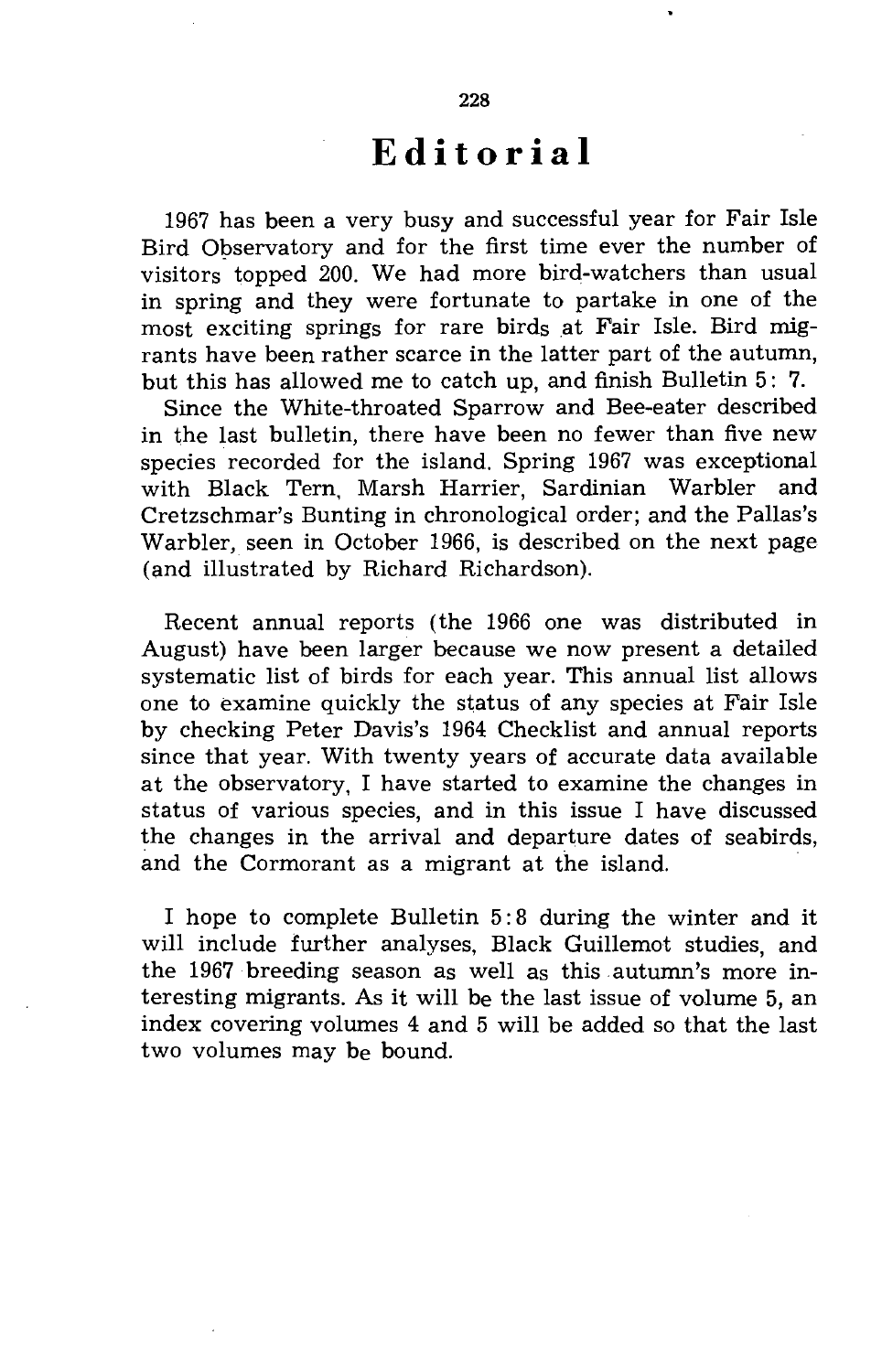

### **67. A PalIas's Warbler at Fair Isle**

### A NEW BIRD FOR THE ISLAND

### ROY H. DENNIS

Marina and I went for a walk to Buness after lunch on 11th October and we found a tiny warbler feeding beside some stunted thistles at the Lighthouse Store. We were very close to it and I identified it as a Pallas's Warbler. It was rather like a Yellow-browed Warbler, but even slightly smaller, and we were immediately struck by the yellow crown stripe as well as the yellow stripe over the eye. When it flew we saw the yellow rump and we also noted two yellow wing bars and yellowish fringes to the tertials. The upper-parts were greener than a Yellow-browed Warbler, but the rest of the plumage and the soft-parts were similar to that species.

I left my wife watching it and ran to the Observatory to fetch David Parkin and Gordon Barnes. We watched it for about five minutes, as it fed close to us on the ground and in the thistles, before it flew off and landed in the cliffs of Hoilie. We searched the cliffs but failed to find it again. This is also the first record for Scotland (a full account appeared in *Scat. Birds* 4: 454), and the nineteenth for Britain. It is the 31st species of warbler recorded on the island and the ninth of the genus phylloscopus.

### **68. A Black Tern at Fair Isle**

### A NEW BIRD FOR THE ISLAND

### ROY H. DENNIS

At midday on 6th May, Bill Landells, Miss Lorna Kennedy and I were walking up the east road past the chapel, when we saw a Black Tern fly across the west end of the Busta croft and land on the fields behind Leestat. It was in summer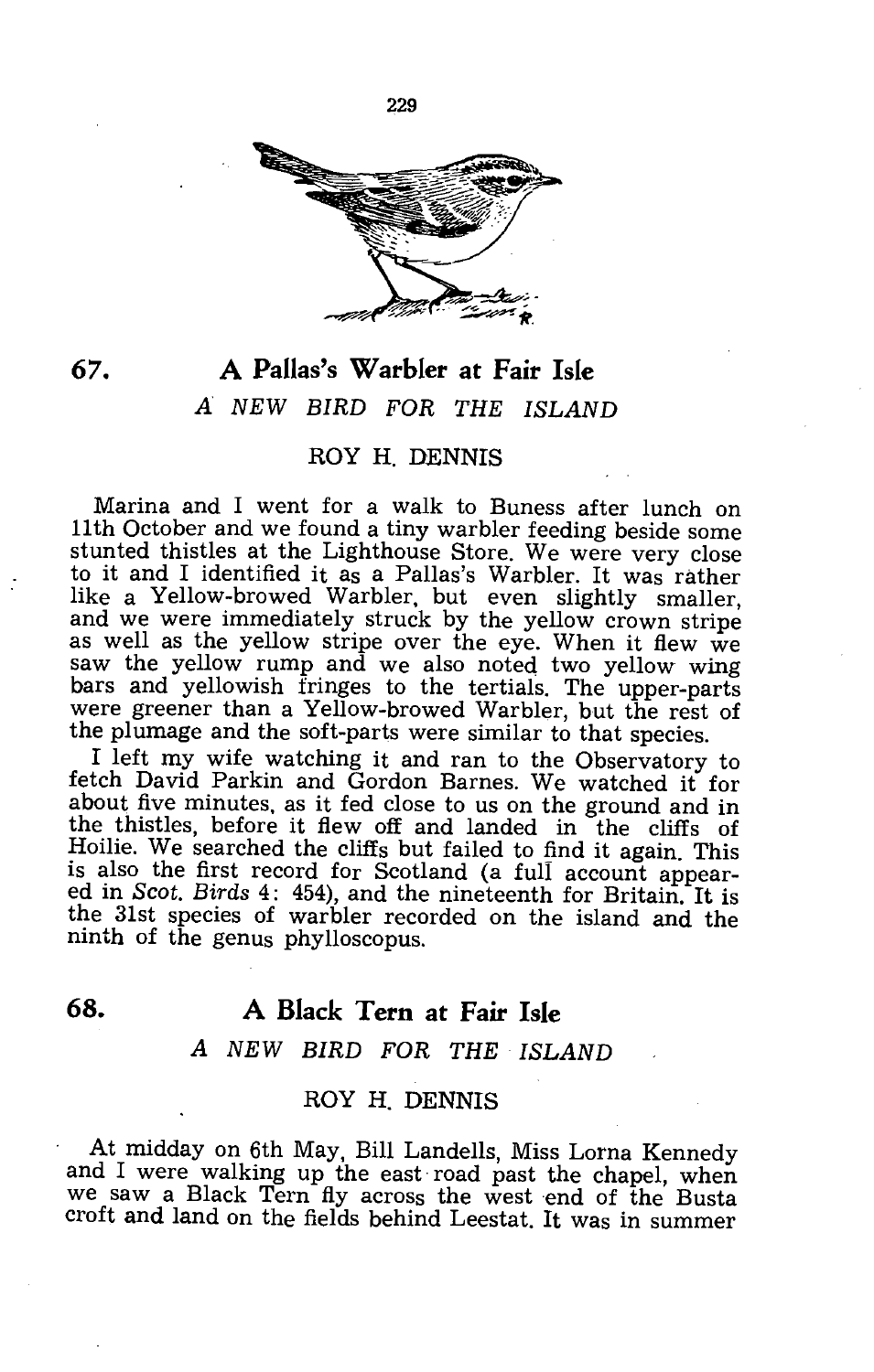plumage, having a completely black head and body, except white under the tail and dusky grey wings and tail.

It landed at the edge of a flock of roosting gulls, and was dwarfed by them. Oystercatchers were feeding in the area and several times one would run at it and make it fly. We left it there, but an hour later other observers were unable to find it.

There was a gale force E-SE wind blowing at the time with rain most of the morning. This is the first record for the island and was, by one day, the forerunner of an unprecedented number of Black Terns in Shetland.

### **69.** A **Marsh Harrier at Fair Isle**

### A NEW BIRD FOR THE ISLAND

### ROY H. DENNIS

Gordon Barnes stopped us at Setter in the morning of 9th May and told us that he had just seen a Marsh Harrier fly east across his land towards Vaasetter. Peter Hobby was up there searching for it without luck; so as some of our party had heard Ravens making a noise above the airstrip we went over there. We scanned the hill with binoculars without noting any birds of prey, so I walked up Ward Hill. On my way down the west side, I stopped above Skinner's Glig to look across at the  $Q$  Peregrine incubating on Lerness. I had watched her for several minutes, when I suddenly noticed a panic among the Fulmars and Puffins nesting nearby and at the same time a large chocolate brown raptor with a bright yellow head sailed in front of the Peregrine's eyrie. It was a female Marsh Harrier; she was a beautiful bird, about the size of a Buzzard, mainly dark brown with paler brown markings on the wings and a yellow crown and throat. After gliding back along the cliff, chivvied all the time by a Hooded Crow, she landed on a ledge near the top and I could see her long, bright yellow legs. .

Bill Landells and Peter came running up the hill when I waved, and joined me at the cliff top. We walked over to where she was sitting and at one stage were only twenty-five feet away before she took wing and soared along the high cliffs with hundreds of Fulmars. One time, she swooped low over the Tour o'da Ward Hill and the hundreds of Puffins, which nest there, scrambled over the edge of the cliff in one great terrified swarm.

Later in the day, the harrier was seen soaring over the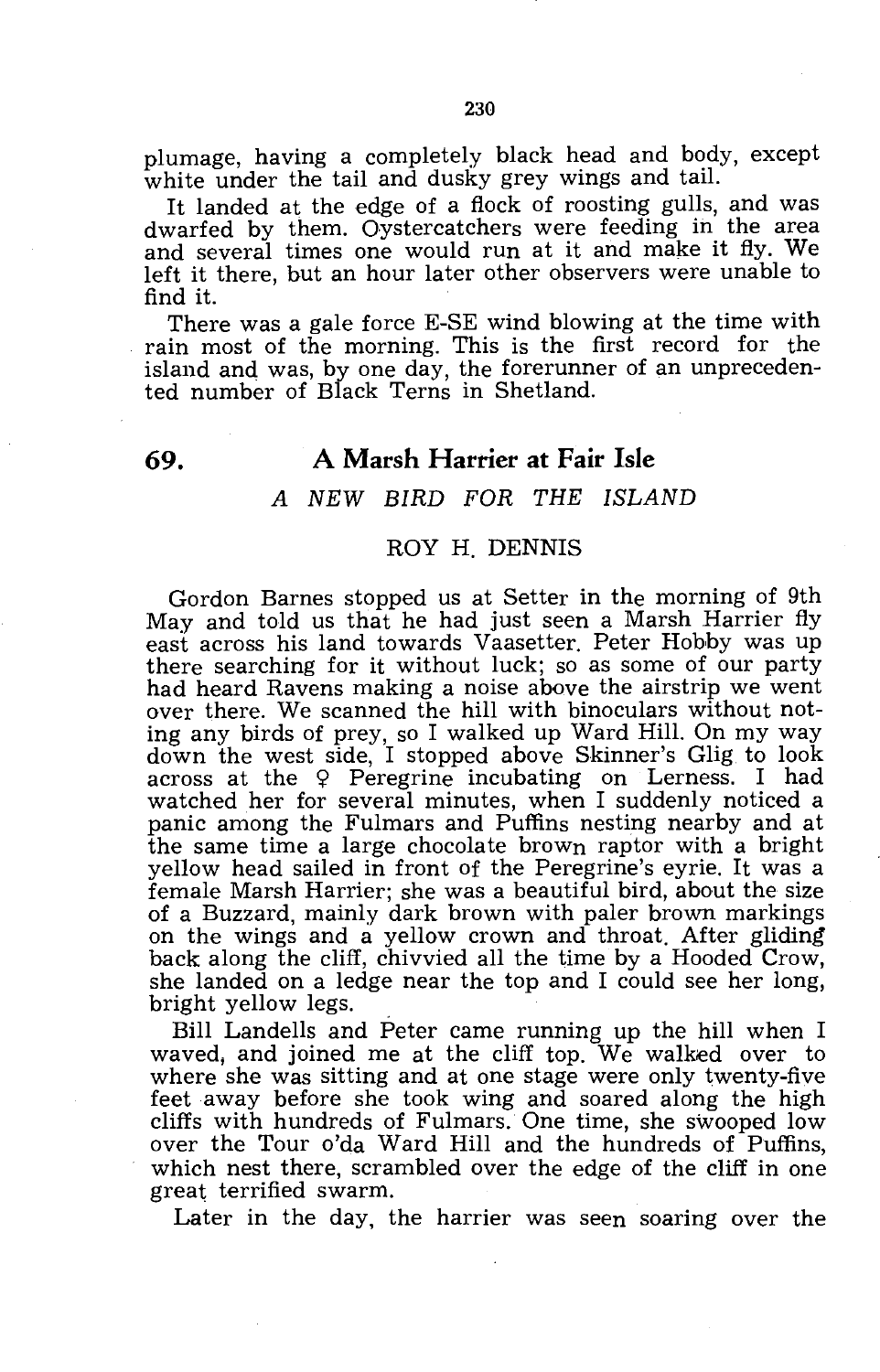North Light with an Osprey; we last saw her on 11th and in this period we saw her several times perched at the top of the Sheep Rock eating a small bird or animal. During the three days, 7th-9th May, we saw eight species of raptors including the Marsh Harrier; the others were Osprey, Hobby, Hen Harrier, several Kestrels, Merlins and Sparrowhawks and the resident Peregrines.

This is the first definite record for Fair Isle, although there is an undocumented sight-record for spring 1932.

### **70. A Sardinian Warbler at Fair Isle**

### *"TWO LIFERS* IN *ONE EVENING"*

### ROY H. DENNIS

At 6.05 p.m. on 26th May 1967, Jimmy Wilson (Schoolton) telephoned the Bird Observatory to tell us that he had just seen a Golden Oriole on the stone dykes at Kennaby. Our evening meal was devoured in record time and we were soon at Schoolton (arriving with a bang as one of my car's tyres punctured!). When we got to Kennaby we could not find the oriole; we searched all the walls as far as the Haa without any luck. Disconsolately, I walked back to Kennaby for one last look; when I went into the old ruined croft-house, the Golden Oriole flew out and landed on a "planticrub" between Kennaby and the Kirk.

We all had good views of it; a rather brightly coloured female, mainly greenish-yellow with bright rump, yellowish underparts, darker wings anq a reddish bill. It seemed rather tired and perched low down on the wall, but after ten minutes it flew off over the Kirk and was not seen again.

At dusk (about 2200 hours G.M.T.) Bill Landells and I went into the Observatory garage and I saw a small warbler fluttering against the window. There was little light and we could not see anything more than that it was about the size and shape of a Whitethroat. I caught it by hand and, taking it outside the building, discovered that it had the black head and red eye-ring of a Sardinian Warbler. It was a young male; we showed it to the bird-watchers staying at the hostel before roosting it overnight in the bird-room.

Both species were new for all of us; a very exciting evening even for Fair Isle. The Sardinian Warbler was a new species for Scotland as well as Fair Isle; there is one previous record for Britain: Lundy, Devon, on 10th May 1955. The Golden Oriole was the eighth occurrence for the island.

The Sardinian Warbler was rather like a small Whitethroat,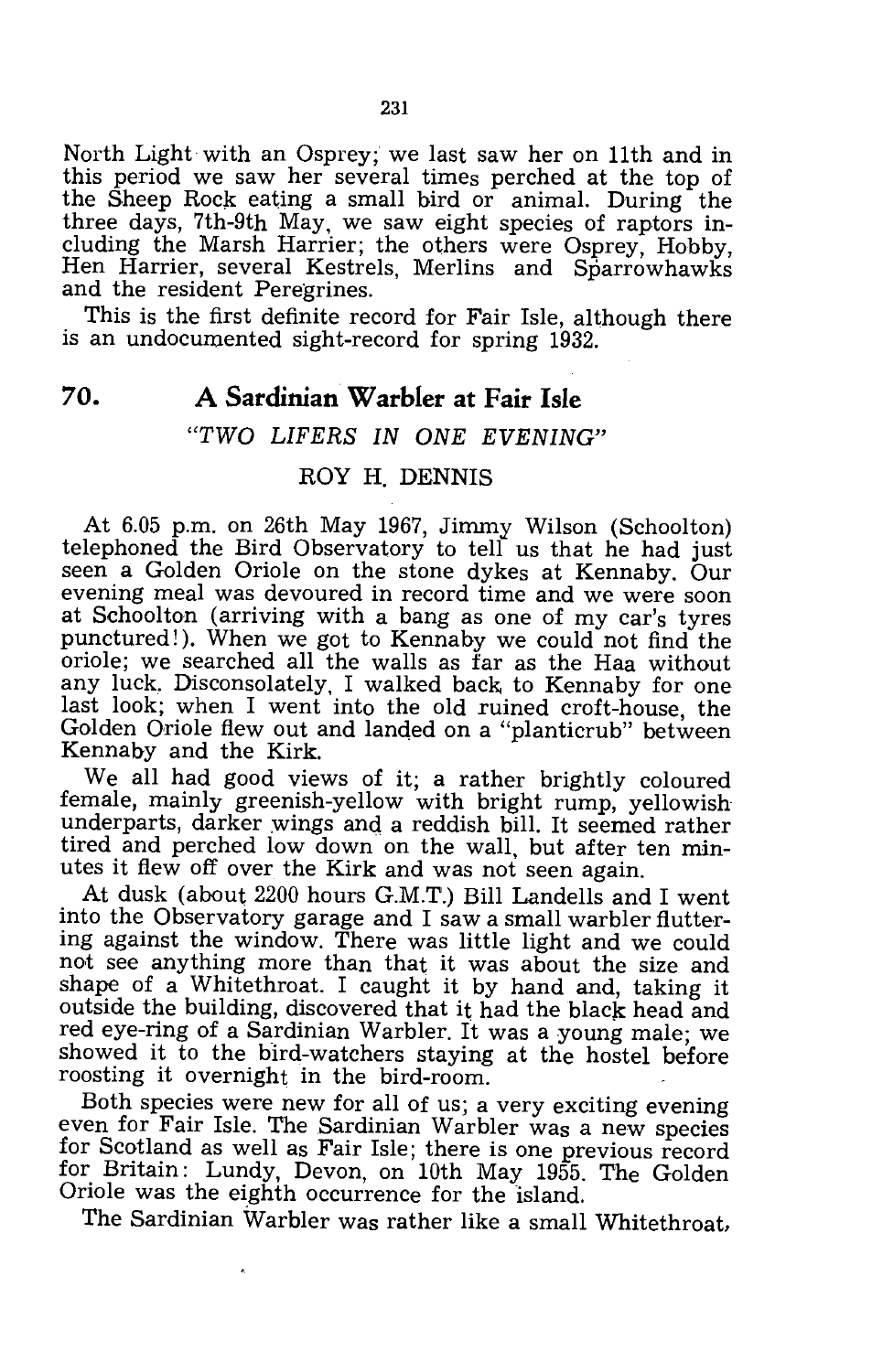with a black head, white throat, greyish-brown upper-parts and pale under-parts. The bill was black with pale horn base to lower mandible; legs and feet dirty straw; iris yellowbrown and eye-lids orange-red. Feathering around the eye was pinkish-chestnut. It was seen feeding near the Observatory buildings until mid-afternoon on 27th May. (A full description has appeared in *British Birds* 60: 483-485).

### **71. A Cretzschmar's Bunting at Fair Isle**

### A NEW BIRD FOR THE ISLAND

### ROY H. DENNIS

In the late evening of 10th June 1967, Bill Landells, Mikael Kristersson and I were trying to tape-record Corncrakes at Gaila. We flushed a roosting bunting from the rye-grass and, as it flew to land on a stone dyke, I gained the impression that the "jizz' was wrong for an Ortolan Bunting. It was very like that species, but, even in the poor light, I noted that the wings were rather uniform, the head was bluish and I could see no green or yellow in the plumage. We were unable to get close to it before it disappeared in a field of oats. I thought it might be a Cretzschmar's Bunting, a species never seen in Britain before.

Although we searched on the following three days we did not find it until the afternoon of 14th, when I flushed it from a ditch about twenty yards from where we first found it. In flight, it gave a call, *"styip",* which was unlike any I have heard from Ortolans. It landed further along the ditch and when I walked there it flew back to the stone dykes surrounding Gaila, about a hundred yards away. This time I thought it was slightly smaller than an Ortolan in flight. I was able to stalk close to it and from a distance of twenty yards obtained a field description. I watched it feeding, flying and perching for about fifteen minutes and then left it feeding in the grass.

Gordon Barnes, Bill Landells and I returned in the evening and we found it in the same area; about twenty minutes later we caught it in a mist-net. It was weighed, measured and ringed at the Bird Observatory. We identified it as a firstyear male Creztschmar's Bunting; the following morning when released, after being photographed, it flew to the nearby cliff-edge. Later, on the morning of 18th, I disturbed it from near the bird-room and it flew off calling "styip ... styip." We saw it several times that day and also on 19th and 20th June, by which time it had been on the island eleven days.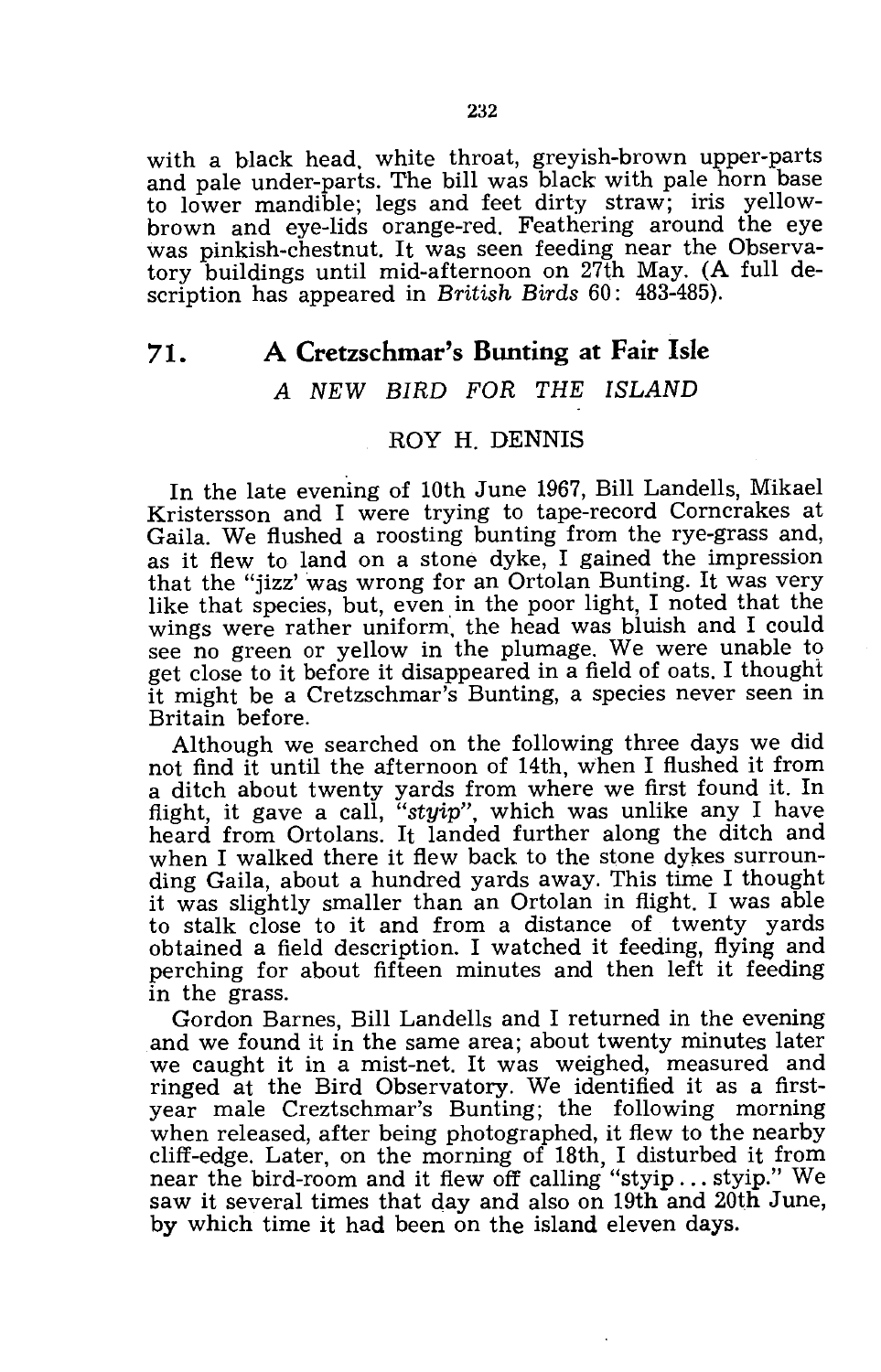In the field, the bird was rather like an Ortolan Bunting, but it was slightly smaller and more dumpy. Its habits were also similar, except that it was tamer. The most obvious plumage differences from a spring Ortolan were the blue-grey head and breast, the orange throat, the more uniform brown wings and the faint eye-ring. The upper-parts were browner than that species, the mantle was streaked with darker brown and the rump and upper tail-coverts were more rufous. The bluegrey breast was finely streaked with black and there was a moustache formed by fine black and blue streaks; the lower breast and belly were rufous-orange and the flanks and under tail-coverts were buff. The tail was brown with noticeable white outer feathers. The eye was black, the bill pink and the legs and feet flesh-pink.

This record is at present being considered by the Rare Birds Committee and the B.O.U. Records Committee; if accepted it will be a new species for Britain and a full account and detailed description will appear in *British Birds.* 

### **72. Fieldfares and Bramblings in Autumn 1966**

A Fieldfare which arrived on 30th July 1966, in a strong east to north-east wind, was the earliest one ever for this species on return passage at Fair Isle. It was soon followed by 5 on 4th August in similar weather and the number increased to 14 on 6th and 20 on 7th. Fieldfares were much commoner than usual throughout August and September; they were recorded on 234 bird/days in August as against one in 1965 and 3 in 1964. Table 1 shows the strength of the Fieldfare passage in the last three autumns. The totals are grouped under three ten-day periods in each month (although in October the last period is eleven days) and totals are the sums of the daily totals in each ten-day period.

| ۰,<br>۰. |  |
|----------|--|
|----------|--|

|      |      | September |           | October | Nov.      |       |      |
|------|------|-----------|-----------|---------|-----------|-------|------|
|      | 1-10 | $11 - 20$ | $21 - 30$ | 1-10    | $11 - 20$ | 21-31 | 1-10 |
| 1964 | o    |           | 21        | 26      | 250       | 4800  | 1750 |
| 1965 | 13   | 41        | 1650      | 3200    | 2000      | 3800  | 750  |
| 1966 | 116  | 50        | 760       | 3900    | 5550      | 1200  | 210  |

In the last two years the autumn migration of this species has started earlier than in previous years and most of the falls have occurred before November. In spring 1967 Fieldfares were late in returning north and the main passage was between 5th and 10th May, with a record spring total of  $1200$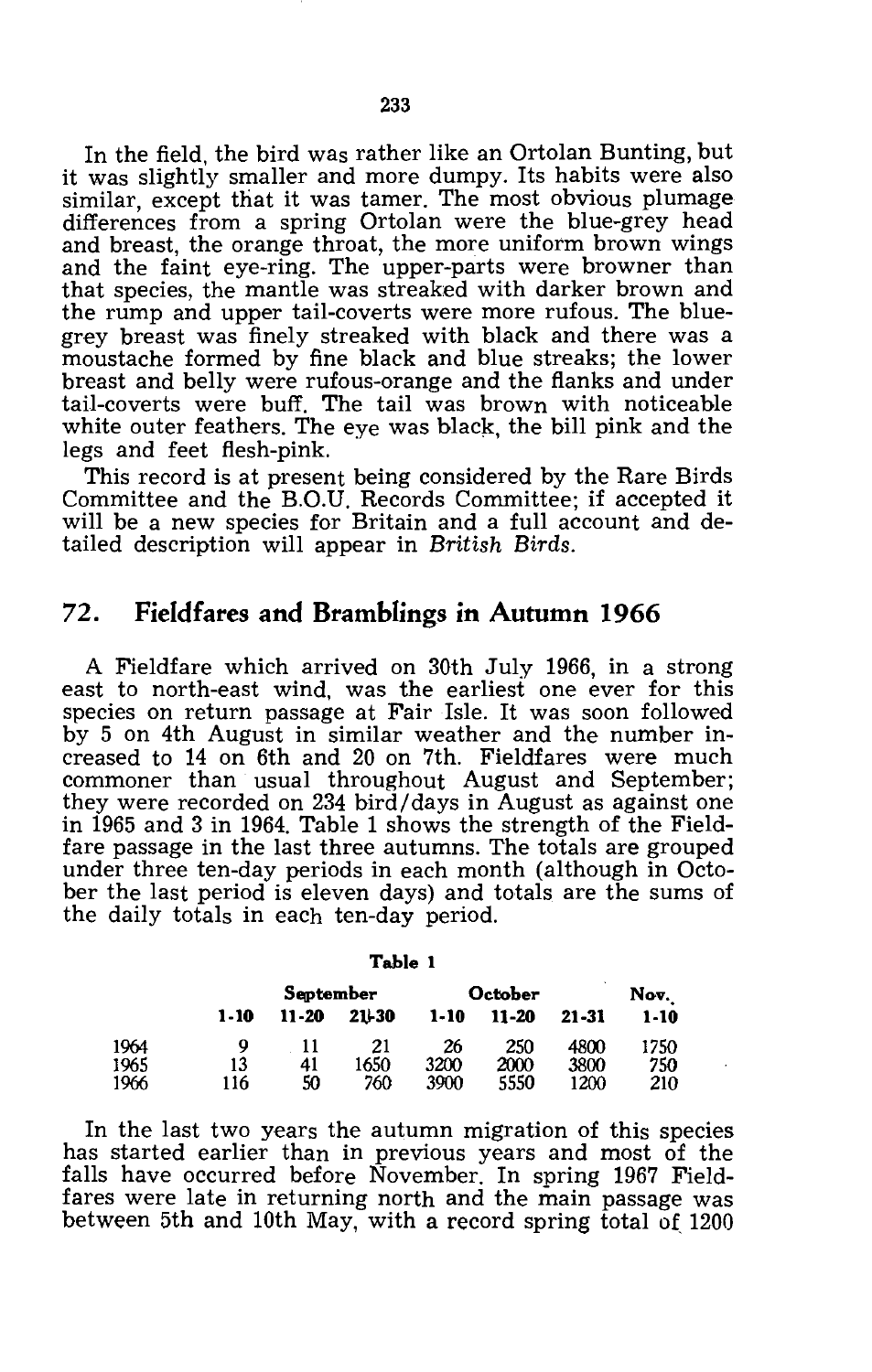on 7th May. It is interesting that a pairs of Fieldfares nested in Orkney in 1967, (the first for Britain), after an early and large autumn immigration and a late and very big fall in spring.

The other species to arrive very early at Fair Isle and to occur in record numbers was the Brambling. The first was  $a \circ$  on 7th and 9th August, arriving in light winds and clear skies, and there was a small arrival, peaking at 5, between 27th August and 5th September with the warblers and chats. Singles were seen on 22nd and 24th September; the first big flock arrived on 27th in light north-east winds and overcast skies. More arrived the next day and there were good numers until 6th October, when 400 arrived in strong south-east winds along with lots of thrushes.

A record number of 1500 were seen on the stubbles in the crofting area on 7th and numbers were nearly maintained next day, but decreased to 300 on 9th. Table 2 gives the daily totals of Bramblings between 6th and 19th October.

#### **Table 2**

6th 7th 8th 9th 10th 11th 12th 13th 14th 15th 16th 17th 18th 19th 400 1500 1000 300 400 300 400 250 250 500 300 300 250 90

The previous best day's total was 500 on 21st October 1955. Like the Fieldfare, this species was also commoner than usual in the following spring and there were 80 on 7th, 150 on 8th and 45 on 9th May. Before 1965 the spring maximum was 80 on 22nd April 1962, but there have been peaks of 150 on 29th and 30th April 1965 and 100 on 11th and 15th April. The 1967 peak was as high as any and rather later than in previous years.

R.H.D.

## I **73. My First Pechora Pipit**

There have been fourteen acceptable records of this species at Fair Isle: it is one of the island's specialities and I have always wanted to see one in the field. In my fifth autumn of searching for this bird, I flushed a small dark pipit from a patch of turnips at Busta at 1100 hours GMT on 2nd October, 1966. The wind was very strong and in slight rain, I had a brief yiew of it when it landed in a patch of potatoes. I noted the dark, richly marked upper-parts, with two distinct wingbars and an obvious "braces" pattern on the back, and a heavily streaked breast. It was certainly a species of pipit which I had not seen before, and I thought it was a Petchora Pipit.

It flew off very soon and I failed to find it for about fifteen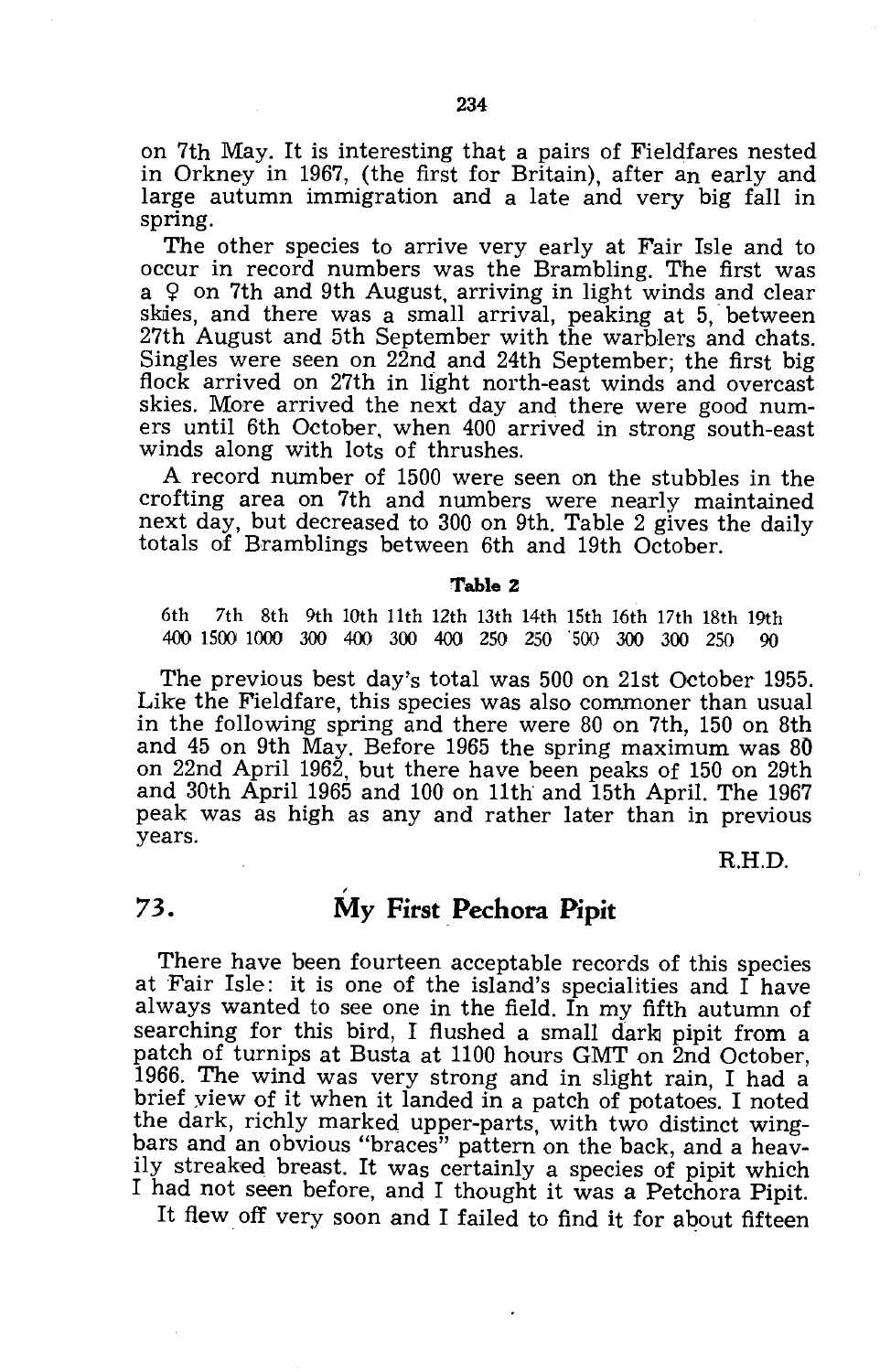minutes; this time I flushed it from cabbages at Springfield, about a hundred yards away. For the next fifteen minutes I had brief views of it as it flew between these two patches of cover.

Its behaviour was unlike the other small European pipits which I have seen at Fair Isle. It was difficult to flush from the dense cover, but when it did fly, it came straight out and flew off direct to the next patch of cover, where it plummeted straight into the crop, without hovering just above it like the other pipits do. The flight was remarkably direct, with no undulations. A few times it landed in semi-open ground for a brief moment before diving back into the crops and once or twice it landed on a fence or wall, where it perched low down. On one occasion I heard a low, explosive "whit" call, which probably came from this bird.

In these circumstances it was difficult to observe, but I did note the following additional characters. The rump was spotted similar to the back; this was noticeable as it flew away. There was a creamy mark over the eye, and the under-parts were white with heavy black streaks on the breast and long black streaks on the flanks. The tail was noticeably short and gave the bird a distinctive shape; the outer tail-feathers were white on the sides and looked darker at the tip unlike the white-tipped appearance of Red-throated Pipit. I did not see the legs or feet, but the bill looked rather large for the size of the bird.

In the afternoon, Gordon Barnes, Dave Bodley, Nick Dymond, Alan Heath, David Parkin, Keith Robinson and I returned and we flushed it almost immediately from the Busta turnips. Gordon Barnes, who is familiar with the other small rare pipits, was certain it was not a Red-throated Pipit (the other streaked rump species) and confirmed my identification, and the others agreed with this. The white in tail was again noted (although in the hand it was buffish-white) and is of interest as a field character.

We tried to catch it, but failed in the strong wind. We soon lost it, but just before dusk we returned to the turnips and flushed it again. We put up a long mist-net and, somehow, caught it in the wrong side of the net! As it was already getting dark, we roosted it overnight at the Observatory. It was ringed and a full account in the hand was made. When released the following dawn, it gave a distinctive "pwit" call twice, rather low and explosive, as it flew away. In mid-morning it was back in the cabbages at Springfield (two miles south) and I saw the ring as it perched briefly on a stook of oats.

In the hand the bill was dark horn, with paler base of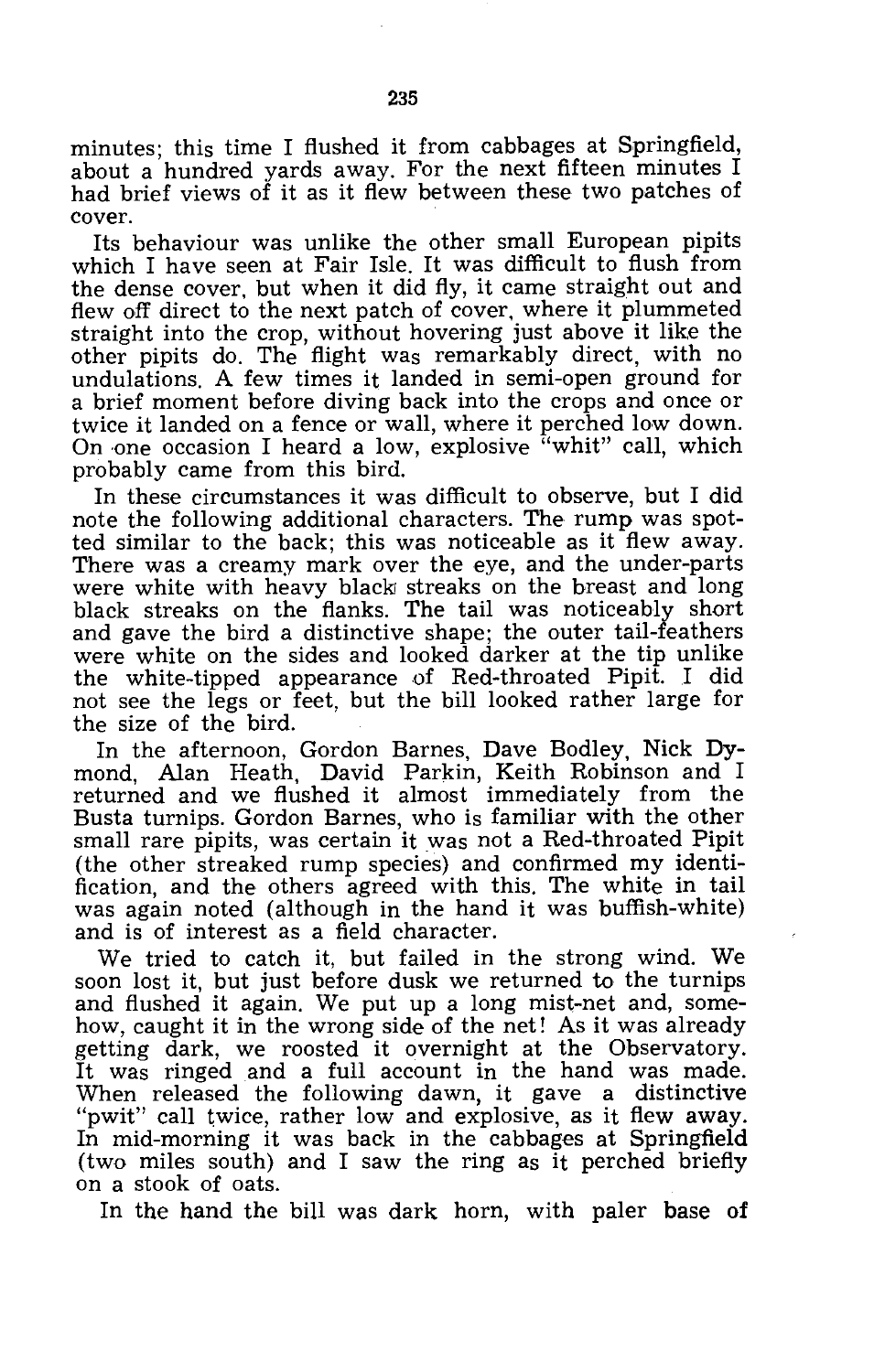lower mandible and cutting edges; the legs and feet pinkish; inside mouth pink and iris dark brown. The measurements were wing 79.5 mm; bill 15.5 mm; tarsus 23.5 mm; tail 51 mm; and hind claw 11 mm. The weight at 1600 hours was 24.1 grams.

### R.H.D.

### **74. Changes in the Arrivals and Departures of Seabirds at Fair Isle**

### ROY H. DENNIS

In 1964 Guillemots were present at their breeding ledges on the Sheep Rock between 17th and 23rd December in fine, calm weather. This unusually early return to the island was again proof that the status, especially in winter, of the Guillemots and some other seabirds was changing. Larger numbers of Guillemots were wintering off the island and the breeding colonies of several species, especially Guillemots and Kittiwakes, were increasing on the island.

The first return of Guillemots has been earlier in subsequent years: being 15th November in 1965, 7th November in 1966 and 19th November in 1967. Guillemots and Razorbills were usually first noted ashore in early spring in the 1950s and early 1960s and the major changes occurred since 1963. These changes appear to have been caused by the tremendous increase in small fish off the island, mainly Sand Eels (Ammodytes spp.) and Sillocks (Gadus virens). This superabundance of small fish has also caused the rapid increase in some of the sea birds breeding on the island. Both Kittiwakes and Guillemots increased about threefold between 1959 and 1966.

Eagle Clark recorded that Guillemots visited the cliffs of Fair Isle in late January at the beginning of the century and gives two instances: many ashore on 20th January 1911 and first visit on 22nd January 1912. It may be that there was a plentiful supply of small fish in those years as well.

Daily records of the arrivals and departures of seabirds have been kept at Fair Isle. I have examined the auk data for the ten years, 1958-1967, which were more fully covered in winter and present them below in Tables 1 to 3. The dates for Puffin are more complete for the whole ten years than in the other species because they nest in view of the Observatory and so day to day variations could be hoted more easily. The first three columns give: the first date ashore in each year (this in latter years has been in the last months of the previous year); the date from which auks have been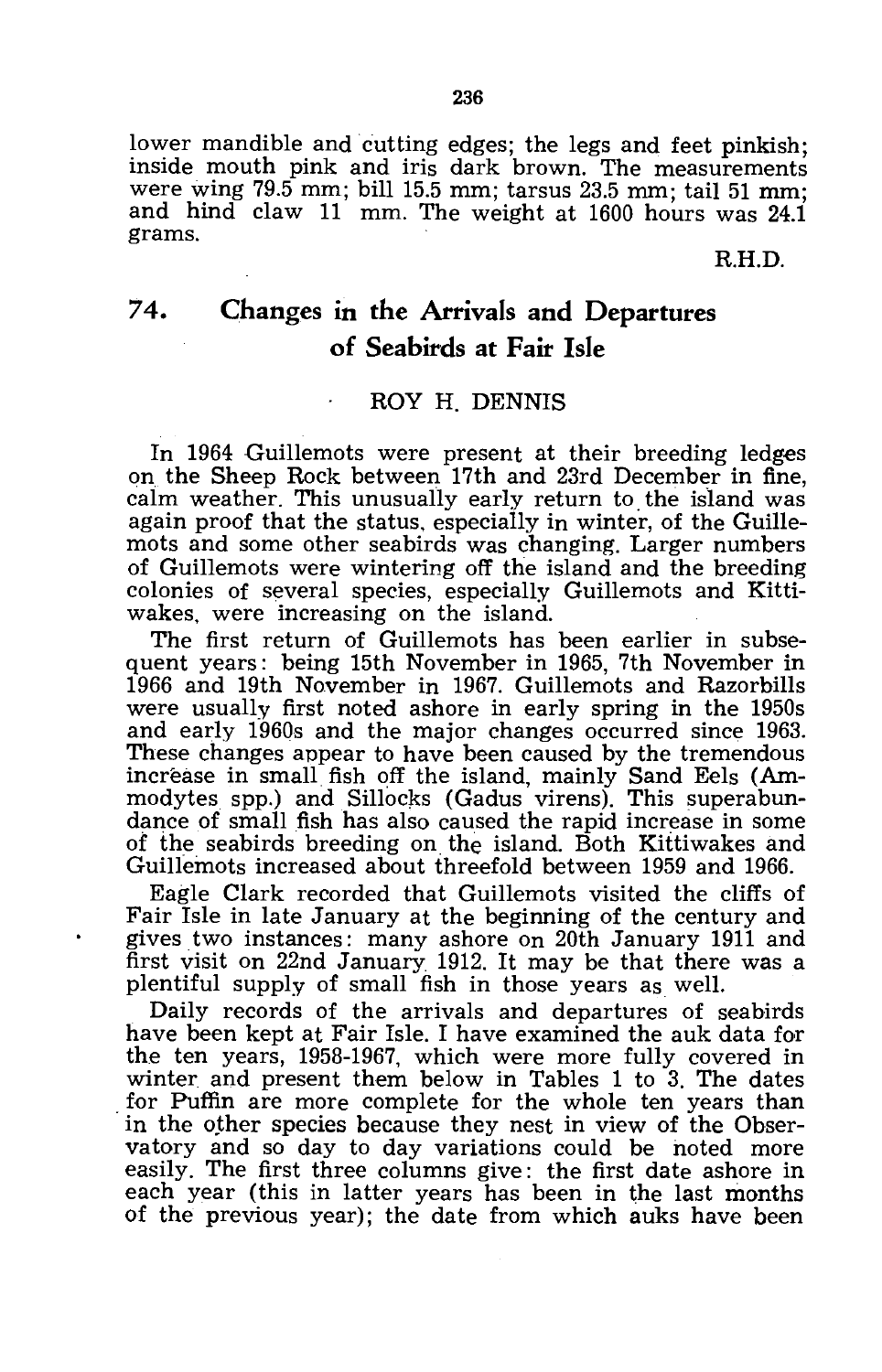seen regularly ashore (missing the odd days of strong winds) and lastly, the date when the breeding colonies are up to strength and continuously ashore. The last two dates are sometimes difficult to place within a day or so. The fourth column gives the date last seen ashore.

#### **Table 1. Guillemot**

| Year | First ashore | regularly | continuously | Last ashore      |
|------|--------------|-----------|--------------|------------------|
| 1958 | 3 Mar        | 1 Apr     | 9 May        | 7 Aug            |
| 1959 | $27$ Mar     | 2 Apr     | 2 Apr        | 9 Aug            |
| 1960 | $27$ Mar     | 8 Apr     | $5$ May      | 27 July          |
| 1961 | 31 Mar       | 7 Apr     | 4 May        | $12 \text{ Aug}$ |
| 1962 | 22 Mar       | 5 Apr     | $22$ Apr     | 1 Aug            |
| 1963 | early Jan    | 8 Apr     | $23$ Apr     | $1$ Aug          |
| 1964 | 1 Mar        | $31$ Mar  | 6 Apr        | $3$ Aug          |
| 1965 | 17 Dec       | 4 Mar     | $19$ Apr     | $10 \text{ Aug}$ |
| 1966 | 15 Nov       | $12$ Jan  | 3 Apr        | 8 Aug            |
| 1967 | 7 Nov        | 6 Jan     | 8 Apr        | $13 \text{ Aug}$ |

#### **Tablle 2. Razorbill**

| Year | First ashore            | regularly | continuously | Last ashore     |
|------|-------------------------|-----------|--------------|-----------------|
| 1958 | 18 Mar                  | 1 Apr     | 8 May        | $6 \text{ Aug}$ |
| 1959 | $27$ Mar                | 2 Apr     | $2$ Apr      | 6 Aug           |
| 1960 | 30 Mar                  | 8 Apr     | 5 May        | 28 July         |
| 1961 | $31$ Mar                | $7$ Apr   | $3$ May      | $6$ Aug         |
| 1962 | $17$ Mar                | $2$ Apr   | $22$ Apr     | 29 July         |
| 1963 | 13 Mar<br>$\mathcal{L}$ | $7$ Apr   | $23$ Apr     | $1$ Aug         |
| 1964 | 1 Mar                   | 31 Mar    | $3$ Apr      | $4$ Aug         |
| 1965 | 1 Mar                   | $20$ Mar  | $19$ Apr     | $4$ Aug         |
| 1966 | 14 Mar                  | 30 Mar    | 8 Apr        | $3$ Aug         |
| 1967 | 4 Mar                   | 28 Mar    | 8 Apr        | 8 Aug           |

#### **Table 3. Puffin**

| Year | First ashore     | regularly | continuously | Last ashore      |
|------|------------------|-----------|--------------|------------------|
| 1958 | 11 Apr           | $11$ Apr  | $17$ Apr     | 19 Aug           |
| 1959 | 8 Apr            | $12$ Apr  | $28$ Apr     | $22 \text{ Aug}$ |
| 1960 | 8 Apr            | 16 Apr    | 3 May        | $21$ Aug         |
| 1961 | 7 Apr            | $12$ Apr  | $22$ Apr     | $16$ Aug         |
| 1962 | 7 Apr            | $14$ Apr  | $22$ Apr     | $18$ Aug         |
| 1963 | 8 Apr            | $15$ Apr  | $23$ Apr     | $19$ Aug         |
| 1964 | $10 \text{ Apr}$ | 11 Apr    | 15 Apr       | $17 \text{ Aug}$ |
| 1965 | 30 Mar           | 1 Apr     | 19 Apr       | $20 \text{ Aug}$ |
| 1966 | 4 Apr            | 8 Apr     | $11$ Apr     | $21$ Aug         |
| 1967 | 7 Apr            | 8 Apr     | 17 Apr       | $23 \text{ Aug}$ |

It will be noted in Table 1 that Guillemots have returned earlier each year in the last five years (except in 1964) and they advanced the average date for regular attendance. Continuous attendance at the ledges is sometimes difficult to deduce from some of the record books but it appears that there are variations from year to year depending on the weather, but the breeding season has not advanced noticeably.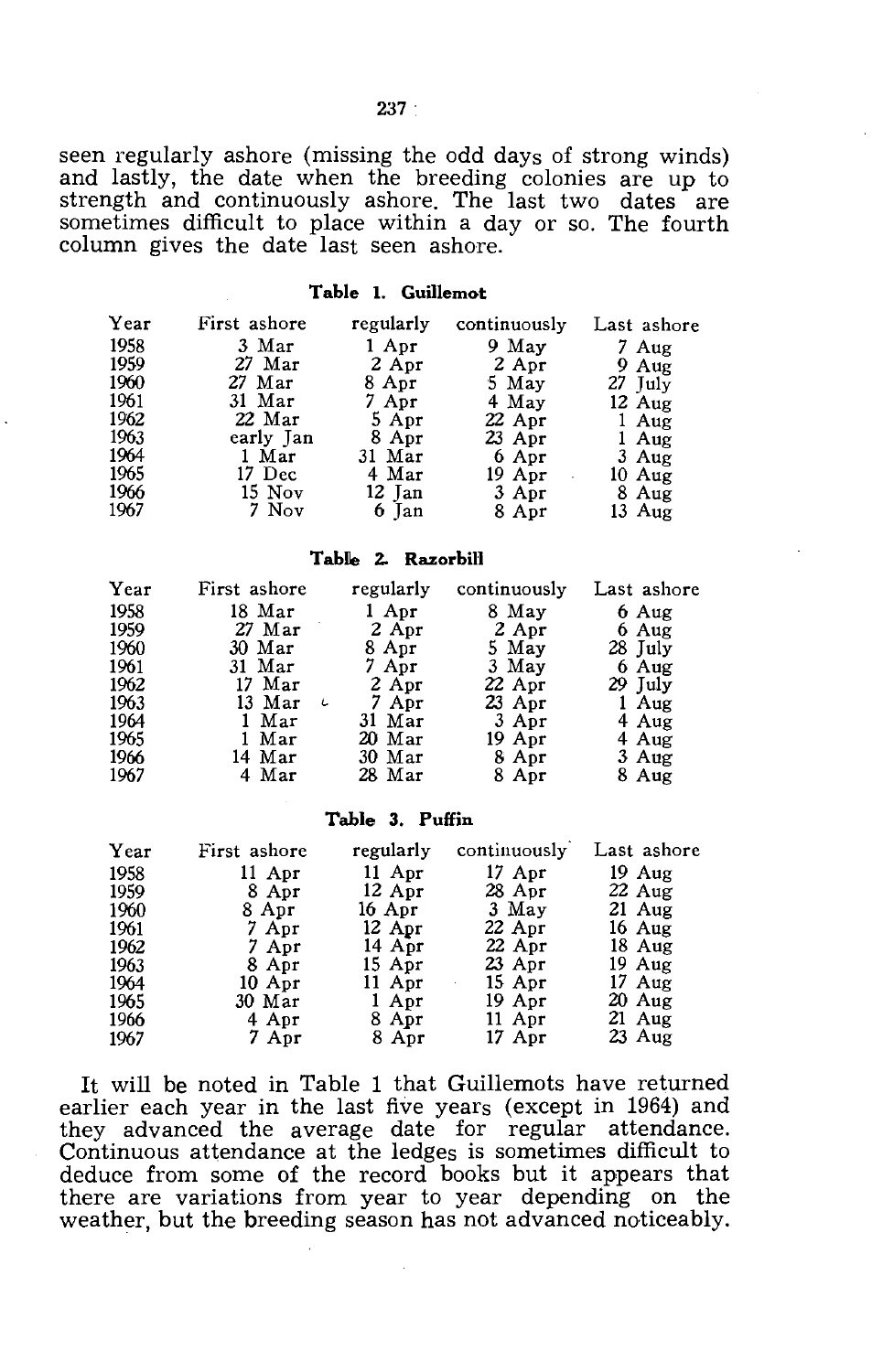This is confirmed by the last column, where the last dates ashore have varied between 27th July and 13th August in the last ten years. Unfortunately it is difficult to give dates when the majority of the breeding birds leave, which is usually several weeks earlier than these last dates.

Guillemots have become more regular offshore in autumn and winter, and more have been recorded by the crew of the Good Shepherd in winter. The first birds come ashore on fine, calm days in winter when the sea is relatively smooth (in fact a spring-like day) but as soon as the next gale arrives they shun the cliffs for weeks at a time. On 19th November 1967, half the birds ashore 'at the Lang Cole and North Reeva were still in winter plumage, while the rest had already assumed their summer plumage. During these visits in winter, the birds are rather quiet and sit on ledges without much fighting.

Razorbills have not changed so dramatically as Guillemots and they should still be considered rare in Fair Isle waters in winter. They have been ashore several weeks earlier in the last four years and the dates for regular and continuous attendance have advanced slightly, but commencement of breeding varies from year to year depending on weather conditions and has not noticeably changed. The autumn departure has varied between 28th July and 8th August, and like Guillemots, the bulk of the population has left several weeks before the last dates. It is interesting that Razorbill numbers have only increased slightly in the last ten years, unlike the Guillemot, and this may have some effect on the date of return.

The arrival of Puffins at Fair Isle is spectacular and rapid; one day there are none (and none seen on the crossing); the next day they are ashore, often in force. Occasionally they arrive in the evening and postpone landing until early morning the following day. Landings are nearly always in the early morning, or evening. The date of arrival has been remarkably regular, either 7th or 8th April in six years of the last ten; other dates being 11th April, 10th April, 4th April and 30th March. Puffins were early in 1965 but numbers took longer to build up than usual.

The departure dates have also been regular, between 16th and 23rd August, although there was a very late isolated bird on 3rd September 1967. The Puffin population at Fair Isle has probably increased in recent years but not to a great extent as in Guillemot and Kittiwake. There has not been much change in the timings of arrival, breeding or departure.

The breeding population of Kittiwakes at Fair Isle increased from about 2750 pairs in 1959 to about 7900 pairs in 1966 and during the same period I have noted changes in status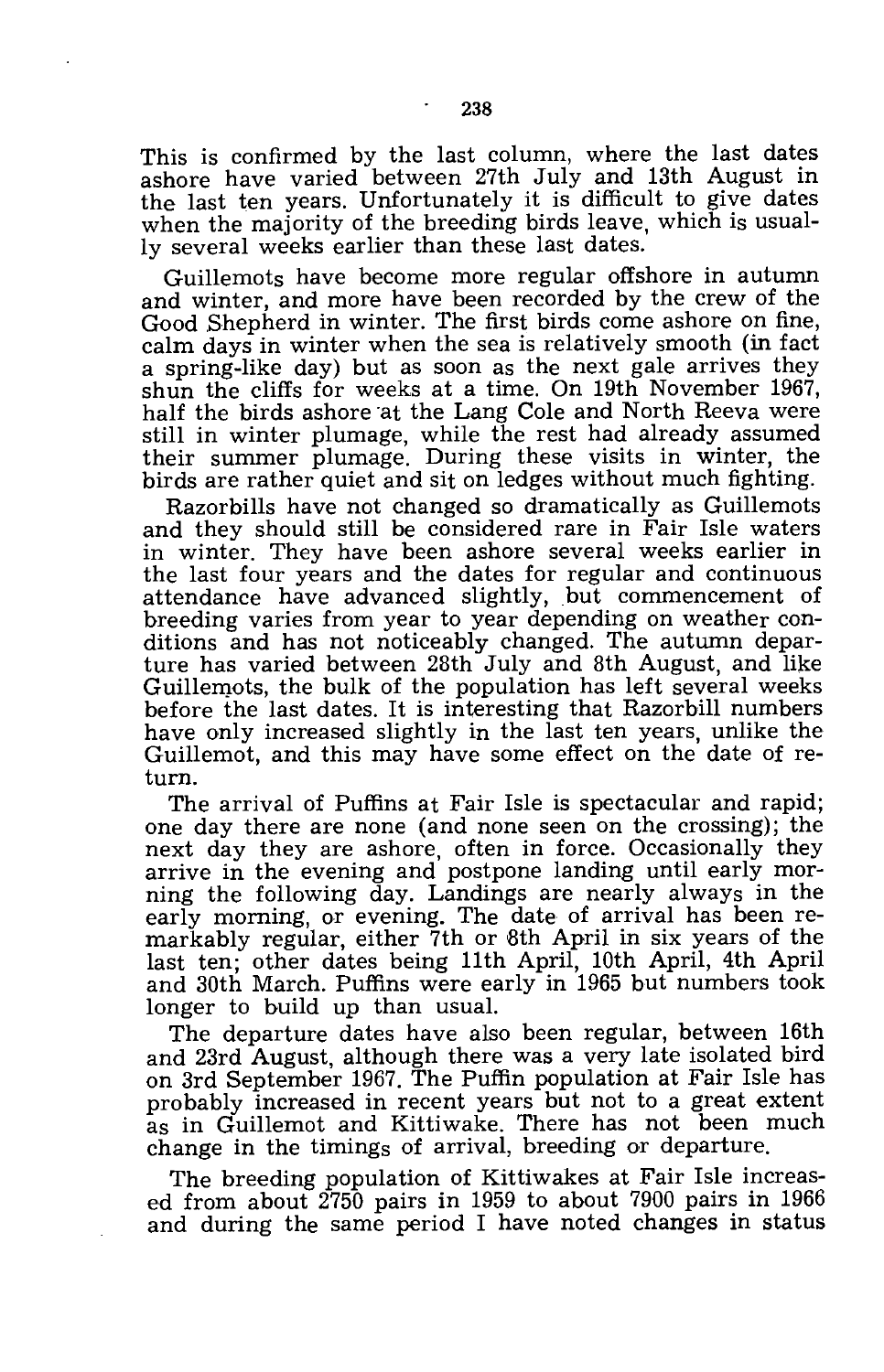outside the breeding season, especially in the last year. Table 4 gives dates (as given in Tables 1-3) for Kittiwakes at Fair Isle.

| Year | First ashore | regularly | continuously | Last ashore |
|------|--------------|-----------|--------------|-------------|
| 1958 | $15$ Mar     | 1 Apr     | $?5$ Apr     | 6 Sept      |
| 1959 | $27$ Mar     | $?27$ Mar | $18$ Apr     | 8 Sept      |
| 1960 | $27$ Mar     | 7 Apr     | 16 Apr       | 3 Sept      |
| 1961 | 3 Apr        | 7 Apr     | $23$ Apr     | 7 Sept      |
| 1962 | 22 Mar       | $?2$ Apr  | $?14$ Apr    | 4 Sept      |
| 1963 | $13$ Mar     | $21$ Mar  | $?1$ Apr     | $29$ Aug    |
| 1964 | 4 Mar        | $31$ Mar  | $2$ Apr      | $29$ Aug    |
| 1965 | 1 Mar        | 20 Mar    | 1 Apr        | $26$ Aug    |
| 1966 | 8 Feb        | 1 Mar     | 2 Apr        | $28$ Aug    |
| 1967 | 8 Feb        | 23 Mar    | 7 Apr        | 12 Oct      |
|      |              |           |              |             |

#### **Table 4. Kittiwake**

In the last four years, Kittiwakes have returned to Fair Isle cliffs earlier than in previous years and this is especially true in 1966 and 1967. Regular and continuous attendance has also been slightly advanced but the breeding season has not changed noticeably. In all years, except 1967, the last birds have been seen ashore between 26th August and 8th September. In the first five years, birds were not plentiful close to the island after that date and that was also true in the 1950s. In 1962 and 1965 there were quite good numbers offshore in September, and on 11th September 1966 there were 120 ashore. This flock, which was usually on the skerries at the south end, increased to 2000 on 13th October, but decreased after 21st October. Many of these birds were youngsters' and most were ashore on non-breeding areas. In 1967, there were strong numbers ashore throughout September and they were mostly sitting on the old nests. This continued in October until 14th and there was even display below Golden Water on 5th. Both adults and young fed just off the island throughout the rest of the month, and in November three adults were on the nests at the Stacks of Skroo on 5th, but the offshore numbers in the rest of the month were much smaller than in October.

Great and Arctic Skuas have also tended to arrive earlier and leave later in recent years. Great Skuas arrived at Fair Isle in the first two weeks of April in the 1950s, mainly in the second week, but since 1959 they have always appeared in the first week, except 9th April in 1963 but on 31st March in 1959 and 1965. The last of the breeding birds (excluding late dates of migrants) were recorded in the second half of September in the first ten years, but in late September or first two weeks of October since 1960. Arctic Skuas have also changed their arrival period from late April, mainly early May in the 1950s to mid and late April in recent years, and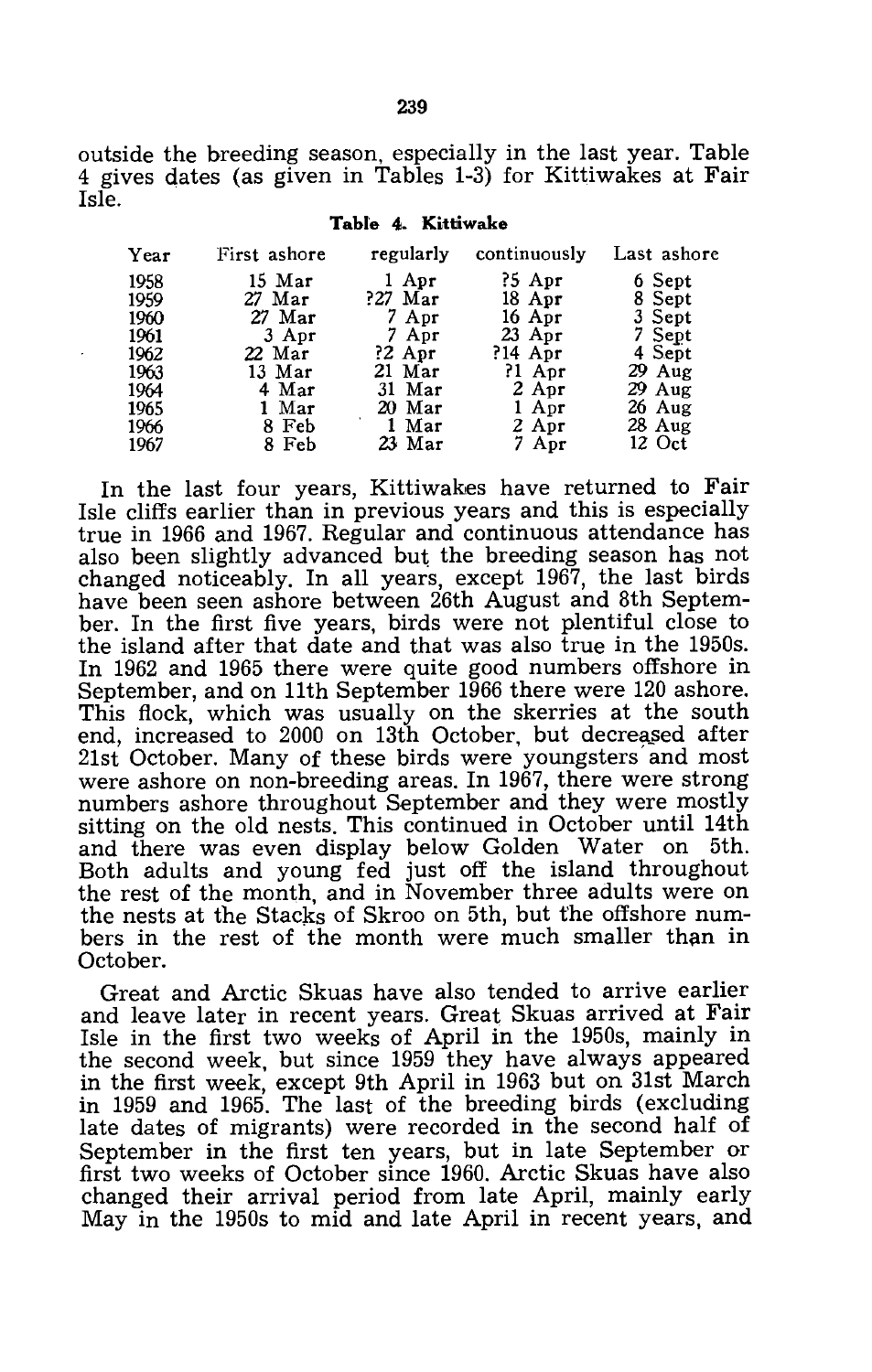as early as 4th in 1965 and 6th in 1964. The bulk of the breeding birds were on their territories in the first or second week of May in the first decade whereas they are now here in late ApriL The departure has changed from the first two weeks of September to the second two weeks in the same period. The arrival and departure dates of the Lesser Black-backed Gulls, which nest on the island, have varied annually between 4th and 21st April and 3rd and 24th September and show no change over the last ten years.

### **75. Rare Birds in Spring 1967**

GOOSANDER. A  $\varphi$  on 22nd April in the Gully and another  $\varphi$ in South Haven, 12th to 19th May.

- GOSHAWK. Graham Bundy saw one flying north along Burrashield on 21st May, being mobbed by Arctic Skuas and a Lapwing. It was not seen again.
- HEN HARRIER. A  $\varphi$  on the hill on 6th and 7th May.

MARSH HARRIER. One 9th-11th May (see para. 69).

- OSPREY. One flew south over Buness on 8th May, seen over North Light on 9th.
- HOBBY. One at Hjon and later at the Kirn of Skroo on 7th May and one near the school on 3rd June.
- QUAIL. Singles on four dates in May, from 24th and at least one, singing most of June, from 6th; maximum of 3 on 10th.

GREY PLOVER. One over the hill on 20th May.

- BLACK-TAILED GODWIT. Three on Buness on 19th, increased to 6 on 20th; they fed on wet turf behind the Lighthouse store, where we clap-netted one; the first ever ringed by the Observatory. Its measurements were: wing 215 mm, bill 90 mm, tarsus 71 mm and tail 78 mm; its weight was 269.3 gms. There were 6 on 21st, 5 on 22nd and 24th and 2 on 25th ApriL
- ICELAND GULL. A 2nd-year bird on the South Green on 23rd April.

BLACK TERN. One 6th May (see para 68).

- NIGHTJAR. A  $\varphi$  trapped on 4th June at Wirvie was the first ever ringed by the Observatory. Its measurements were: wing 200 mm, bill 9.5 mm, tarsus 17 mm and tail 135 mm; its weight was 64.3 gms. A  $\varphi$  was seen at the same place on 10th June and a  $\sigma$  was seen at Duttfield on 29th and 30th June.
- ALPINE SWIFT. Norman Elkins and Robert MacIntyre saw one fly over the Double Dyke on 29th May.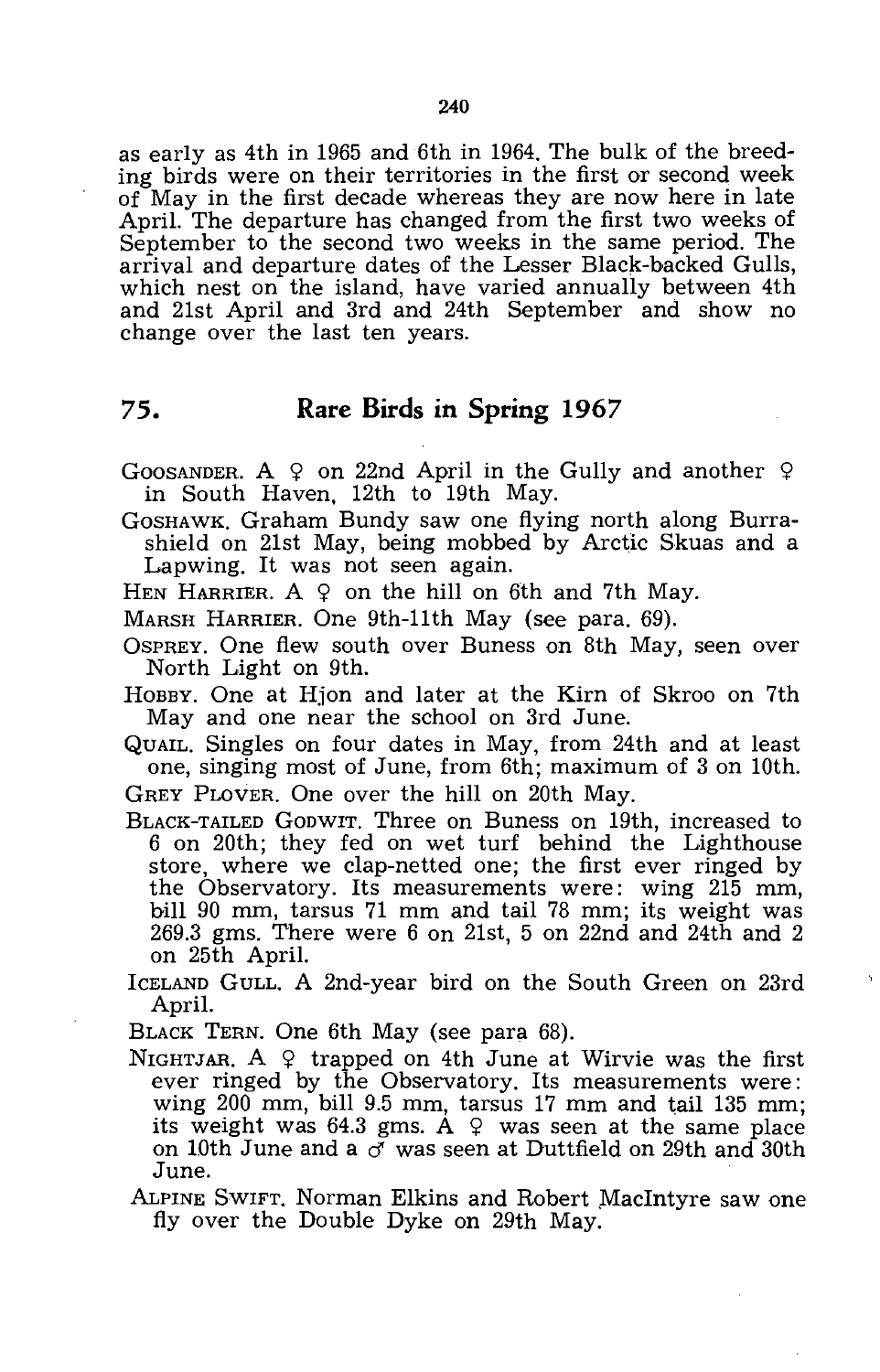SHORT-TOED LARK. One at Lower Leogh on 7th May and another at Busta on 11th-13th May.

SHORELARK. 6 on 3rd May at the Rippack (J. Wilson), 3 on 8th, 1 on 10th, 2 on 11th, 3 on 12th and 13th May.

GOLDEN ORIOLE. A  $9$  at Kennaby on 26th May.

NIGHTINGALE. One trapped at the Observatory on 8th May and another trapped in the Gully on 14th June. These are the 4th and 5th records for Fair Isle. The weights and measurements of the four recently caught birds are given.

| Date    | Wing | Bill | <b>Tarsus</b> | Tail    | Weight     |
|---------|------|------|---------------|---------|------------|
| 7.5.65  | 83.5 | 17.5 | 29            | $65$ mm | $21.1$ gms |
| 30.5.65 | 81.5 | 17   | 27            | 68      | 21.2       |
| 8.5.67  | 80   | 17   | 28            | 63      | 18.2       |
| 14.6.67 | 80   | 16   | 26            | 66      | 19.8       |

BLUETHROAT. A  $\sigma$  Red-spotted on 18th and 19th May, a pair on 22nd, 2  $\sigma$   $\sigma$  and a  $\Omega$  on 23rd, a pair on 24th and a  $\Omega$  on 25th and 27th May.

MARSH WARBLER. One on South Haven beach on 31st May (trapped), singing there on 1st June; another bird at Schoolton 4th-6th June.

SARDINIAN WARBLER. One 26th and 27th May (see para. 70).

SUBALPINE WARBLER. A  $\sigma$  on 25th May at Setter (trapped), present until 27th, was joined by a  $\varphi$  on 26th.

GREAT GREY SHRIKE. Singles on 13th, 18th and 23rd April.

WOODCHAT SHRIKE, A  $\sigma$  at Wirvie on 9th June, had moved to Houll by 13th.

SCARLET GROSBEAK. A  $\varphi$  on 5th June at the graveyard.

ORTOLAN BUNTING. Seen on 20 bird/ days between 7th and 26th May, and a  $\sigma$  on 13th and 14th June.

CRETZSCHMAR'S BUNTING. One 10th to 20th June (see para. 71). RUSTIC BUNTING. A  $9$  in the cliffs at Easter Lother on 25th

May and a superb  $\sigma$  at Stackhoul on 11th June.

R.H.D.

### **76. Spring Migration in 1967**

### ROY H. DENNIS

The spring migration in 1967 was clearly divided into two periods; the first two months were exceedingly bird-less but May and June were very exciting, with both large falls of continental migrants and more rarities than usual.

March and the first half of April were very quiet, except for movements of Lapwings and Blackbirds just before we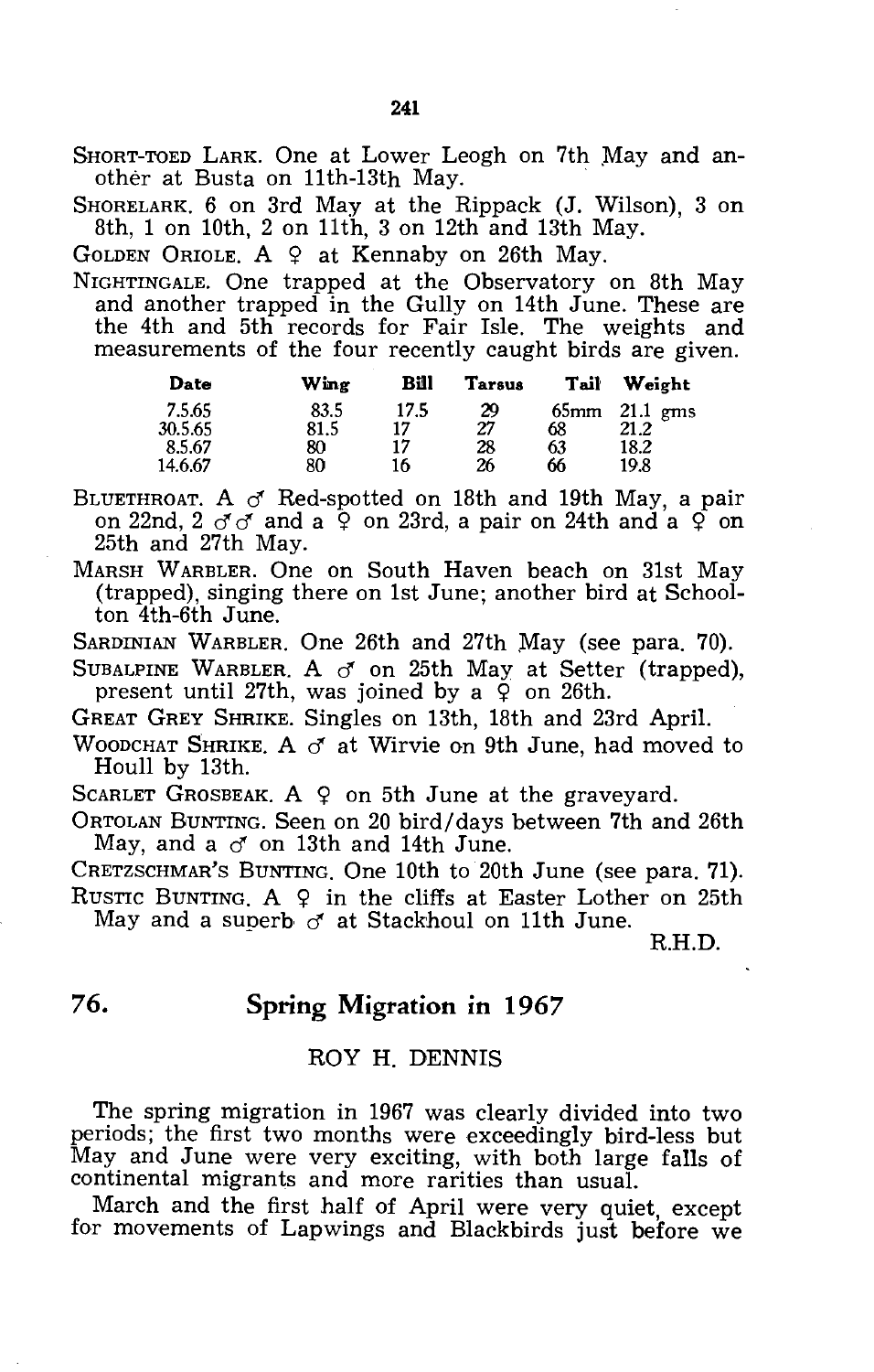returned to the island, when Lapwings peaked at 400 on 11th and 500 on 12th, and Blackbirds at 200 on 11th and 12th March. Outwith those few days there were a few stragglers such as Blackbirds, Stonechat, Black Redstart, Great Grey Shrike and Pied Wagtail.

On 15th April, 20 or more Icelandic Redwings and 60 Meadow Pipits arrived in westerly winds; there was a further increase in Redwings on 16th. Three Wood Pigeons and three Black-tailed Godwits arrived on 19th, (the latter Increased to 6 on 20th); a Goosander followed on 22nd and an Iceland Gull on 23rd, all in north-west winds. A Whimbrel and a Chiffchaff were new on 25th and there was a flock of 86 Golden Plovers on the hill on 30th, all northern birds in full summer plumage. Wheatears were later than usual; the first were 4 on 12th, increasing to 15 on 14th, 35 on 23rd and 50 plus on 25th. The weather had been mainly westerly and cold, and not suitable for migrants.

Six Shorelarks arrived on 3rd May and when at last the wind veered to south-east on 4th, we saw some continental migrants such as Song Thrushes, Whinchats, Redstarts and Chiffchaffs. The following day in strong south-east winds, we found more Redstarts, Whinchats, Robins and Tree Sparrows, 2 Swallows and single Grasshopper and Garden Warblers. In the afternoon, Corncrake, Green Sandpiper, Ring Ouzels, Black Redstart and Lesser Whitethroat were recorded on this, our first day of real migration since we arrived in March.

The gale-force winds continued and on 6th, we saw 30 Common Gulls, 170 Fieldfares, Sparrowhawk~ Hen Harrier, Lapland Bunting and 8 Reed Buntings, and best of all a Black Tern. The 7th was also very good and we recorded a tremendous increase of Fieldfares to 1200, which is over twice the previous record total for spring. Ring Ouzels were also in record numbers at 65 and there were 30 Song Thrushes (but very few Redwings), 5 Wrynecks, 4 House Martins, 25 Tree Pipits, 60 Reed Buntings and 30 Tree Sparrows; scarcer species included Hobby, Ortolan and Short-toed Lark. Next morning, there were no birds in the traps but when I got back to the Observatory a Nightingale flew into the small garden and I caught it in the Observatory trap. Most of the common night-migrants had decreased, but new ones were Scaup, 3 Shorelarks, 25 Willow Warblers, 3 Pied Flycatchers, 5 Blue-headed and 2 Yellow Wagtails, Yellowhammer and late in the afternoon an Osprey flew south over Buness.

The recent south-east winds veered to south-west on 9th; a Marsh Harrier was found at Setter and seen later on the hill, Fieldfares and Reed Buntings had decreased and we saw several of the semi-rarities. Tree Sparrows increased from 30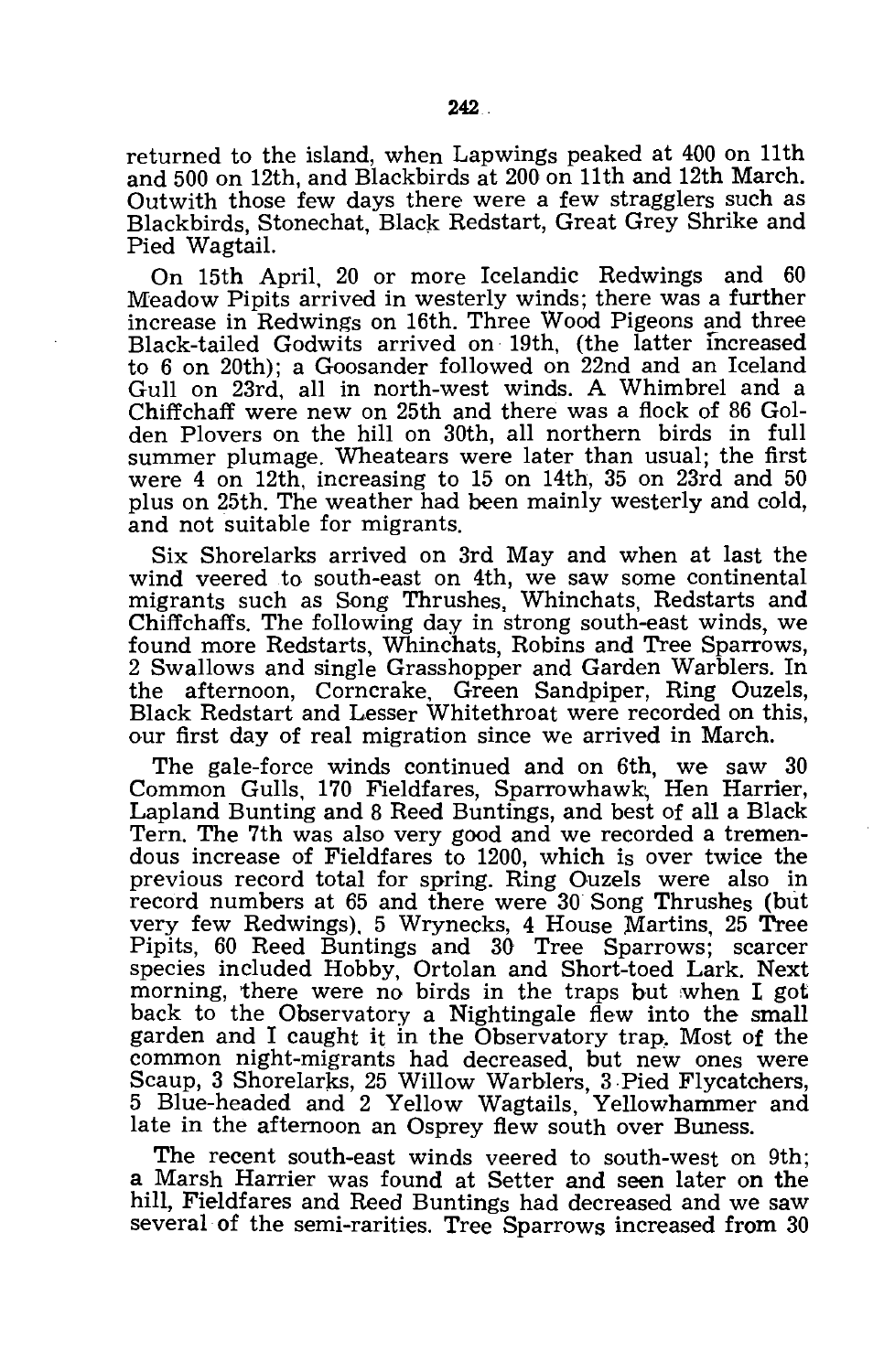to 80 on 10th May but there was little else new except Sand Martin and Red-headed Bunting, probably an escape. There was a general decrease on 11th but 2 Shorelarks were still on the ploughed land and another Short-toed Lark was found, this time at Busta. Collared Doves were still present and Swallows had increased to 50 and Pied Flycatchers to 6.

It was wet and cold, with a north-east wind on 12th May and we found the isle rather empty of migrants although Tufted Duck and Goosander arrived. The wind stayed in that airt for the next four days, but backed to westerly on 18th, when surprisingly a handsome male Red-spotted Bluethroat was found on the midden at Schoolton. By the following morning, the wind had gone round to south-east and when the rain stopped at 2 p.m., quite a few migrants arrived, including Shelduck, Reed Warbler, 15 Whitethroats and 10 Tree Pipits. It was anticyclonic weather again on 20th and during the day more continental migrants arrived; notable were Grey Plover, 5 Wood Pigeons, a new Collared Dove, small numbers of Whitethroats, Willow and Sedge Warblers, Redstarts and more hirundines. There was a decrease next day, but we did find 4 Sand Martins, and a Goshawk was seen on the hill. A few stragglers were seen on 21st, such as 2 Bluethroats, several Sedge Warblers, a Wood Warbler and a *d'*  Grey-headed Wagtail; Swallows increased to 25 and House Martins to 29. Swallows increased further to 50 on 23rd in south-east winds and there was another Bluethroat and a Cuckoo. Two Scoters, Quail, Sandwich Tern, another Cuckoo and Wryneck arrived on the following day.

The wind was north-east veering to south-east on 25th May, with heavy misty rain all morning; when the front passed over about midday, there was a tremendous arrival of nightmigrants in sunny weather. We visited the crops in the morning but saw very little until on our way home we started to see increasing numbers of passerines, especially Garden Warblers. When we drove the plantation about a dozen Garden Warblers flew out, and we caught an Icterine Warbler in the Double Dyke. Mter lunch another Icterine Warbler and a Red-backed Shrike were on South Haven beach and as we went south Garden and Willow Warblers were plentiful. A  $\sigma$  and 2 9 9 Grey-headed Wagtails were at Shirva, an Ortolan at Leogh and no less than three Icterine Warblers at Hesti Geo, all of which We caught. Another Ortolan was at Busta and we netted a Reed Warbler at the Minister's Well. After tea, we had time for a rapid tour of the north and west cliffs and we did well, to start with, by finding a  $\circ$  Rustic Bunting at Easter Lother; there was a Black Redstart at Millens Houllan and another Icterine Warbler at Wester Lother. Common passerines were plentiful in the north cliffs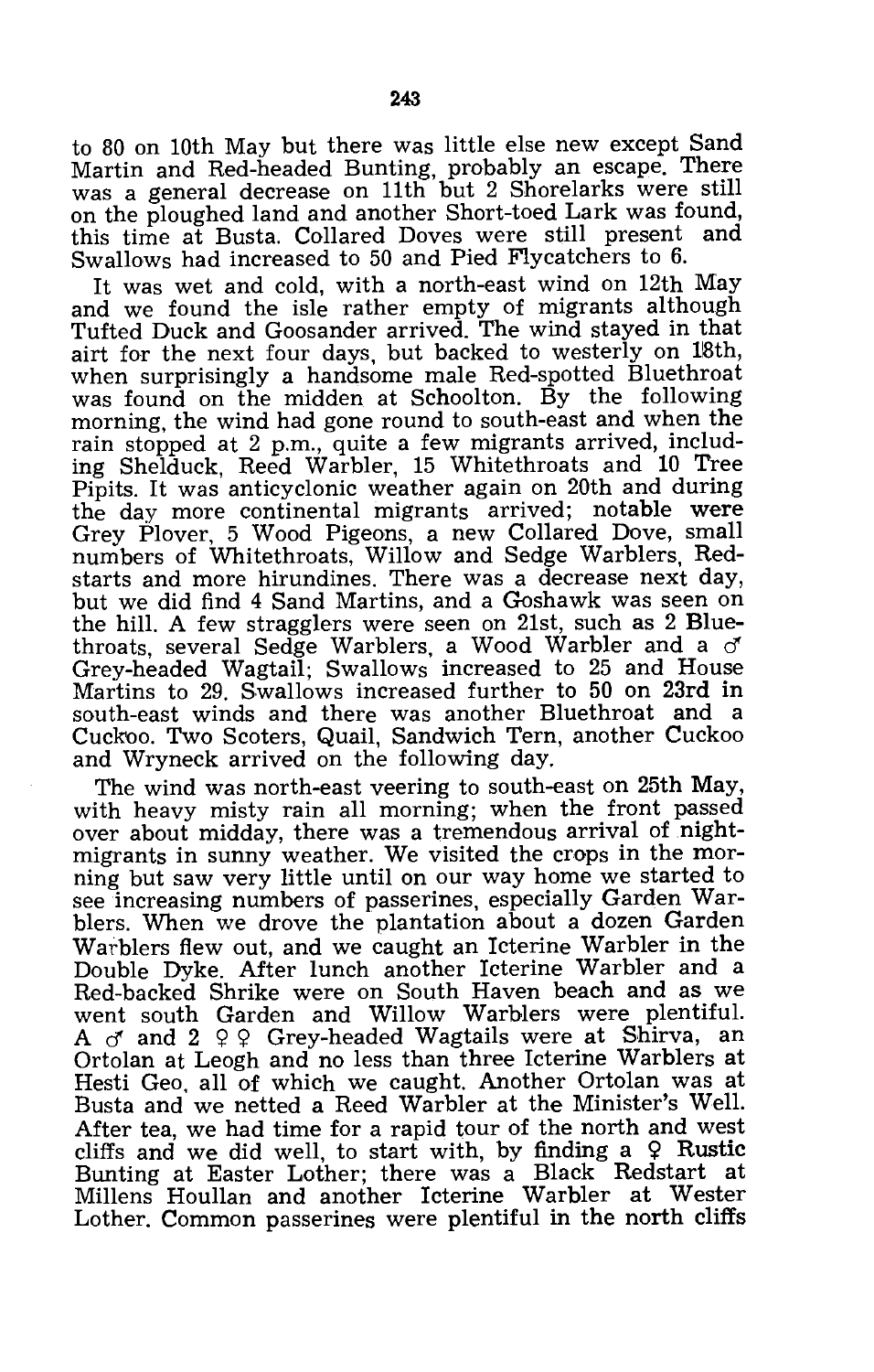but absent from the back of Ward Hill. Our final tallies for the day were 120 Willow Warblers, 100 Garden Warblers, 60 Whitethroats, 20 Redstarts, 12 Whinchats, 3 Black Redstarts, 20 Spotted Flycatchers, 12 Tree Pipits and 6 Icterine Warblers, as well as other migrants in lesser numbers.

Continued south-east winds on 26th promised another good day and we hoped that the saying "Quantity first day, Qua1 ity second day" might apply and it certainly did late in the day when a Golden Oriole at Kennaby was followed by our first ever Sardinian Warbler in the Observatory garage at dusk. Many of the migrants had moved on overnight; Willow Warblers were down to 80 and Garden Warblers to 35, and this change was reflected in most species. This decline continued on 27th, but Icterine Warblers peaked at 8 on that day. It was very wet on the following day and the only noteworthy bird was a Quail.

Fog on 29th curtailed bird-watching and even fewer birds were seen later in the day because a wedding reception and dance was held in the village hall, to which all the birdwatchers were invited. In the evening an Alpine Swift was seen flying over the Double Dyke by two of our non-dancing members. Hirundines were very much in evidence on 30th, our tenth consecutive day of south-east winds. and we noted 100 Swallows. 120 House Martins and 7 Sand Martins; 5 Black Redstarts and 3 Icterine Warblers were also seen. The incoming party, including Richard Richardson, saw a Long-tailed Skiua from the Good Shepherd. On the last day of the month, Icterine Warblers were again high at 7, but the best bird was a Marsh Warbler on South Haven beach; hirundines had decreased but we saw 10 Swifts, 5 Carrion Crows and 3 Rooks.

The Marsh Warbler brought in the month by singing on South Haven beach at breakfast time; there were fewer migrants otherwise, except a pale  $\varphi$  Red-backed Shrike and nothing of interest was seen on the next two days. Another Marsh Warbler was found on 4th when the wind veered to south-west and increased to nearly gale-force. Other new birds that day were Glaucous Gull, Nightjar, 2 Fieldfares, Reed Warbler and 4 Linnets. A Scarlet Grosbeak arrived on 5th and Tree Sparrow numbers doubled to 16. West to northwest winds from 6th to 8th gave us a quiet spell but they backed to south-west on 9th and surprisingly a Woodchat Shrike arrived at Wirvie. Overnight the wind swung round to easterly and the few resulting migrants included a new species for Britain, namely a Cretzschmar's Bunting, which was seen briefly that evening at Gaila but not satisfactorily identified until 14th.

A superb *et* Rustic Bunting was found at Stackhoul the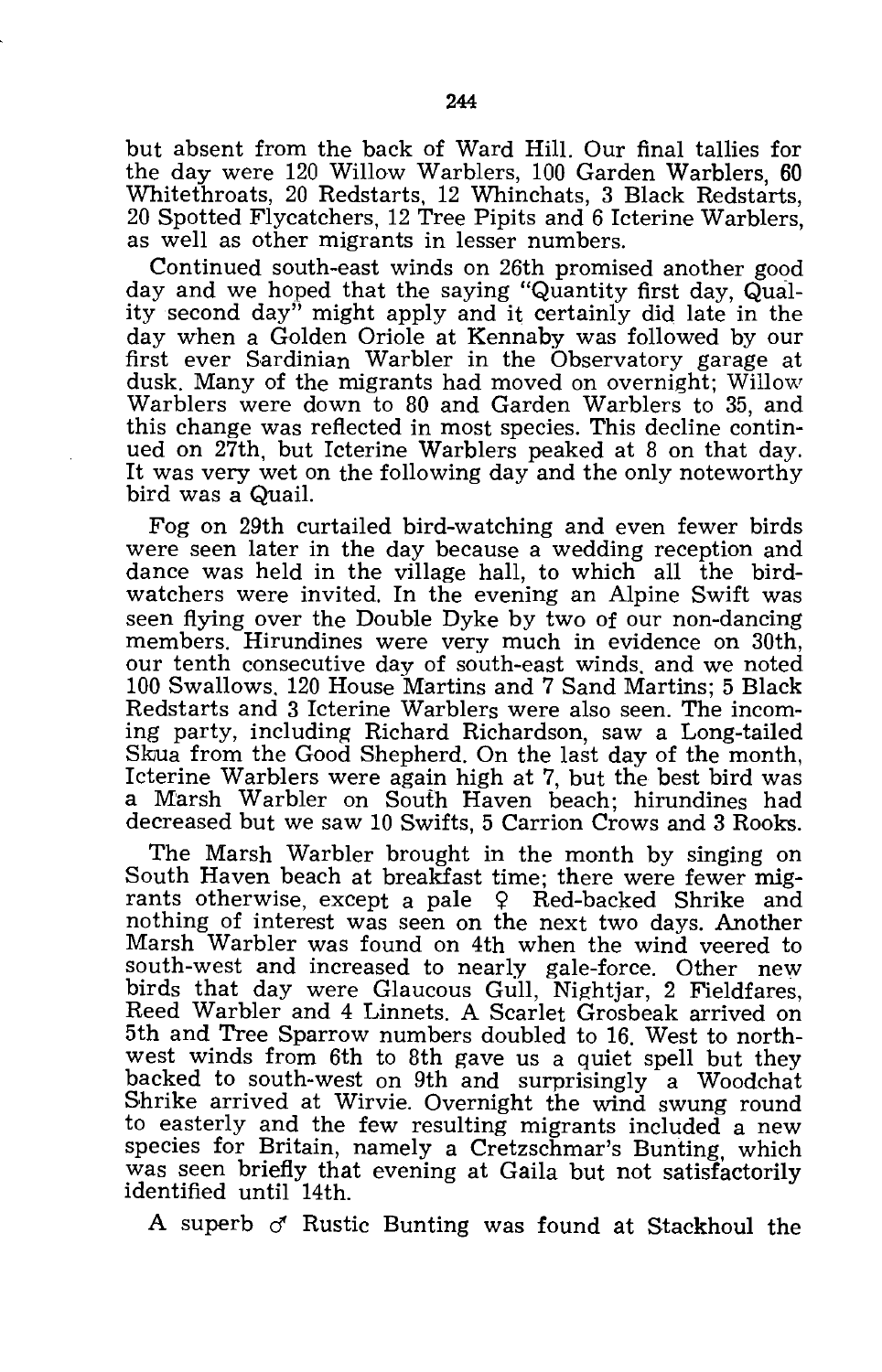next morning and other new migrants on 11th were 7 Collared Doves and 2 Turtle Doves. There was another small fall of migrants on 14th, including Collared Doves, Cuckoo, 7 Swifts, the 2nd Nightingale of the year, 4 Blackcaps, 2 Yellowhammers and an Ortolan, when the wind returned from south to north-east with high overcast.

The weather in the second half of June was pleasant and there were a few summer migrants straggling through; but nothing of interest until a  $\sigma$  Subalpine Warbler at Setter on  $25th$ , joined by a  $9$  the next day. Lesser Whitethroat and Spotted Flycatcher arrived on 25th. The last noteworthy migrant of the month, after a thoroughly exciting spring, was a *cS* Nightjar at Duttfield on 29th and 30th.

### 77. Unprecedented Fall of Icterine Warblers at Fair Isle in Spring, 1967

Icterine Warblers are regular but scarce migrants at Fair Isle. The first Fair Isle (and Scottish) record was on 1st June 1908, and since then they have been recorded in spring and autumn, usually singly, but a few times, two or three in a day. The first record for the Observatory was on 25th August 1951, and Table 1 shows the totals recorded in each fouryear period since that year.

### Number of Icterine Warblers in each four-year period 1951-54 1955-58 1959-62 1963-66<br>4 7 10 11 4 7 10 11

They have nearly always been associated with falls of continental night-migrants, with a bias towards the autumn, see Table 2.

|     |      | Monthly totals of Icterine Warblers, 1951-1966 |           |
|-----|------|------------------------------------------------|-----------|
| May | Iune | August                                         | September |
| я   | -3   | 12                                             | o         |

Some migrant warblers stay on the island for longer periods than others, and Table  $3$  shows the length of delayed passage of the 32 Icterine Warblers seen on the island between 1951 and 1966.

Lengtih of stiay in days of Icterine Warblers at Fair Isle

| Number of days 1 |    | -2 | -3 | 4 | 6-10 | -11-                      |
|------------------|----|----|----|---|------|---------------------------|
| Spring<br>Autumn | 14 |    |    |   |      | 2 (12 and ca 17)<br>davs) |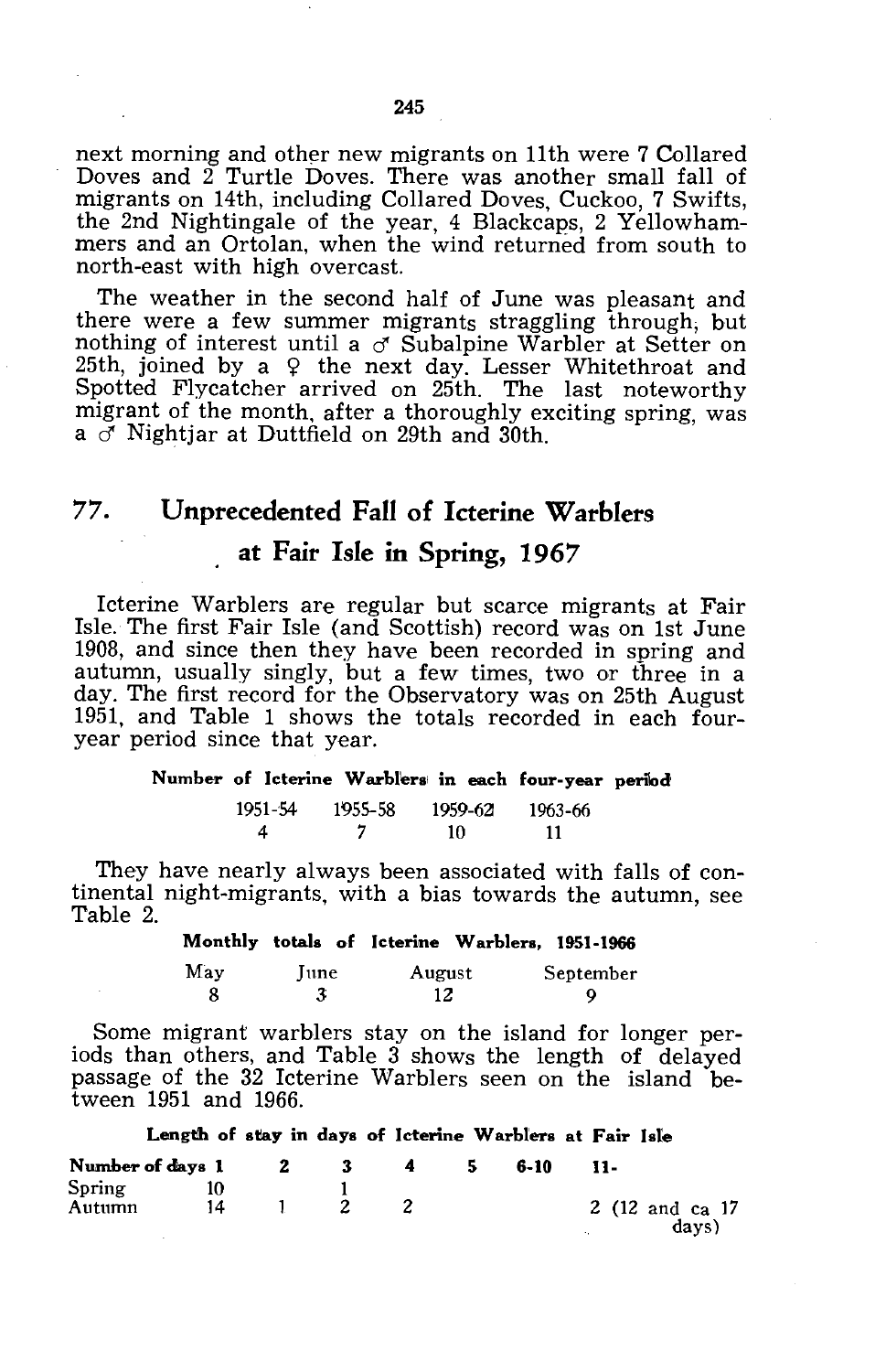This shows that most Icterine Warblers only stay one day on the island, (although of course some of those recorded only on one day may have hidden in the cliffs) and quickly recommence their migrations. Spring birds seem especially keen to move on, whereas proportionately more young birds in autumn have lingered on the island. This species is usually in good condition and active at Fair Isle, and has probably used little of its resources by straying to the wrong side of the North Sea, and consequently can carry on without resting.

The above totals were completely overshadowed by a spectacular arrival of this species in late May and early June, 1967. The wind was north-east veering to south-east on 25th May, and there was a large arrival of continental night-migrants when the heavy rain ceased and the skies cleared at midday. A search for migrants in the morning yielded little, but on our way north from Skadan, we started to see increasing numbers of passerines, especially Garden Warblers. We had brief views of a Hippolais warbler at Hesti Geo and later, caught an Icterine Warbler in the Double Dyke. After lunch, birds were everywhere, and when we revisited Hesti Geo, the rocks were alive with warblers. We saw at least two Icterine Warblers, so we put up a mist-nest and on three drives of the rocks, we caught an Icterine Warbler each time. During the afternoon and evening we found another two, as well as 3 Black Redstarts. 2 Ortolans, a Rustic Bunting and lots of Garden Warblers, Willow Warblers and Whitethroats.

This was the greatest number of Icterine Warblers recorded in one day at Fair Isle, but this record proved to be short-lived. see Table 4.

| Table 4. Number of Icterine Warblers each day in Spring, 1967 |  |  |  |  |  |  |
|---------------------------------------------------------------|--|--|--|--|--|--|
| May 25 26 27 28 29 30 31 June 1 2 3 4 5                       |  |  |  |  |  |  |
| 6 5 8 1 1 3 7 1 3 2 1 1                                       |  |  |  |  |  |  |

The birds on 26th were stranded migrants from 25th, but some of them were different birds than those recorded the previous day. Most other passerines had decreased by 27th, but Icterine Warblers were high again at 8, but may have included re-directed migrants from Orkney or Shetland. included re-directed migrants from Orkney or Single stranded birds were present on 28th and 29th; there were three on 30th and on 31st, in south-east winds overnight there was an increase to 7. Another similar increase associated with other continental migrants occurred on 2nd June. Stragglers were present until 5th June. The bird/days total for this rush was 39 and we thought this included at least 20 individuals, and may be 25.

R.H.D.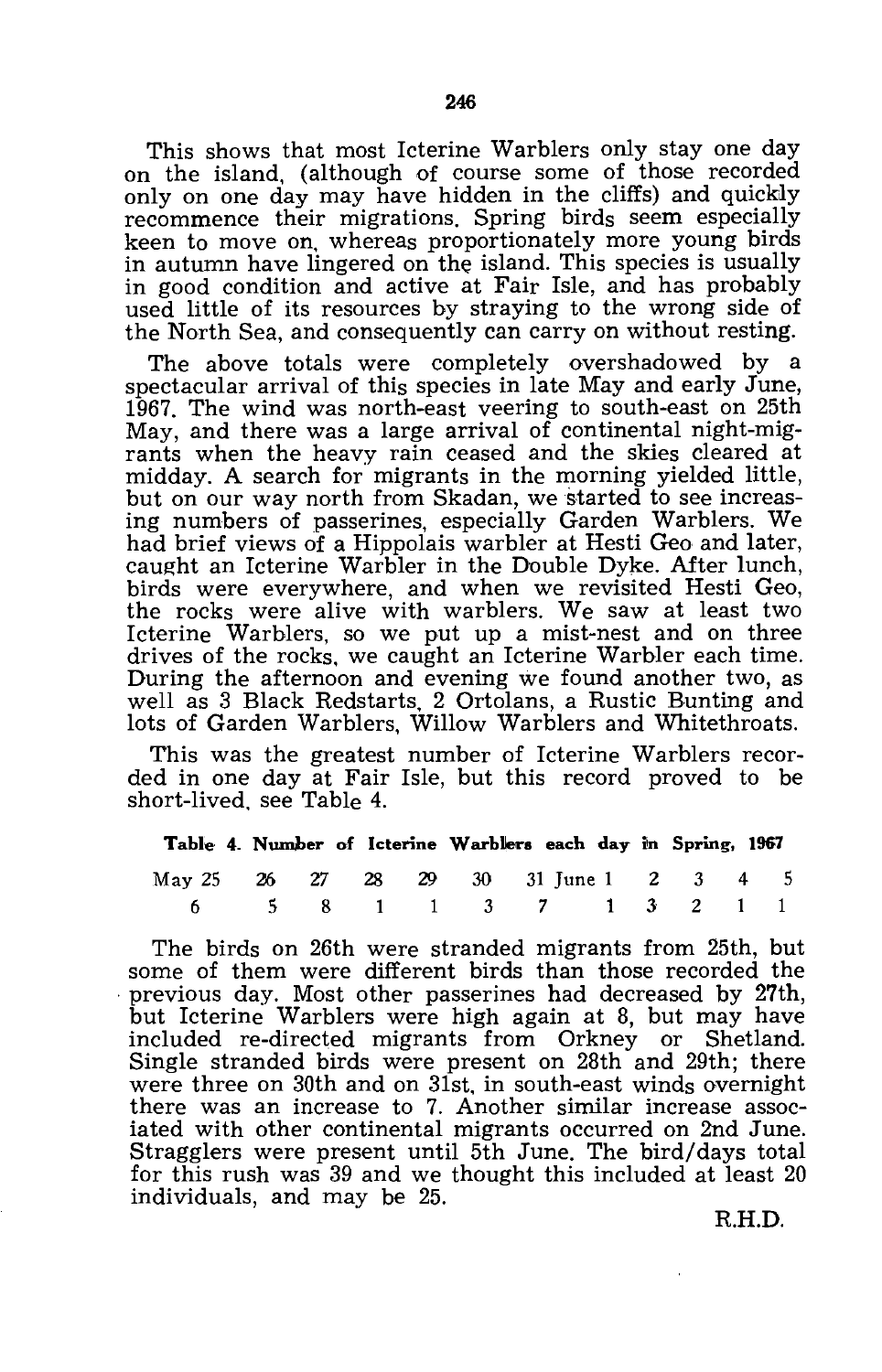### 78. The Status of the Cormorant at Fair Isle

ROY H. DENNIS

Cormorants are one of the regular, and most obvious, visible migrants at Fair Isle; they do not breed on the island but have been recorded in every month of the year. There are several traditional breeding colonies in Shetland and some of these birds, especially the birds of the year, migrate south in autumn and these flocks are seen passing over Fair Isle.

There is an obvious peak in September, with smaller numbers in August and October; small numbers are recorded in



Fig. 1. Bird/days per month at Fair Isle 1958-67t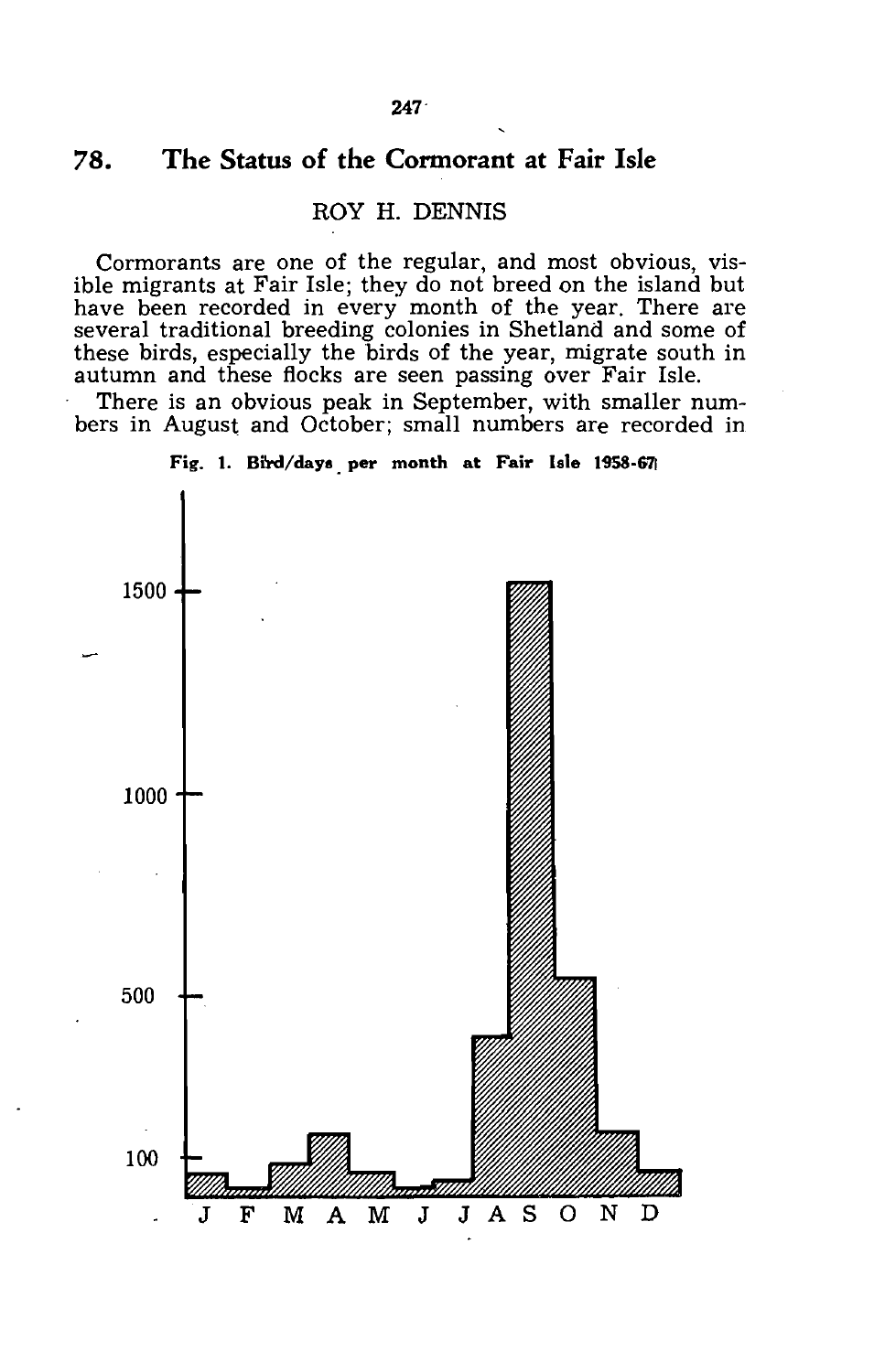winter and there is a small return passage in March and April; they are rare in June and July. The daily census books between 1948 and 1967 have been examined and the following data extracted. Monthly coverage was better in the last ten years and Fig. 1 shows the monthly totals of birds/days for Cormorants between 1958 and 1967.

The peak of Cormorants in September is very pronounced, in fact 49.4% of the years total (1958-67) was in this month, with 13% in August, 17.3% in October and 5% each in April and November.

The numbers of Cormorants in August, September and October have been recorded since 1948 and Table 1 compares the data, presented in weekly periods, between the first ten years and the last ten years to 1967.

#### Table 1. Cormorant/days per week

|           | August |     |  |  | September |                                                 |  |  | October |     |      |     |
|-----------|--------|-----|--|--|-----------|-------------------------------------------------|--|--|---------|-----|------|-----|
|           |        |     |  |  |           | 1st 2nd 3rd 4th 1st 2nd 3rd 4th 1st 2nd 3rd 4th |  |  |         |     |      |     |
| 1948-1957 |        |     |  |  |           | 0 36 230 404 450 313 219                        |  |  |         | 99. | - 81 | -28 |
| 1958-1967 | 11.    | 12. |  |  |           | 48 326 235 462 534 280 170 128 77 154           |  |  |         |     |      |     |

In Table 1 1st, 2nd etc. refer to calendar weks, and so the 4th week is two or three days longer. Even so it will be noticed that the passage in the first ten years was concentrated in September and the first week of October, whereas in the last ten years it has been more protracted. The peak weeks are still the 2nd and 3rd of September, but passage has increased in August and October.

Considerable annual variations in the numbers of Cormorants visiting Fair Isle have been noted. The lack of winter records in the first ten years make the annual totals for those years rather low, so I have taken the totals for the three autumn months when 80% of the year's total occurs. These totals for 1948 to 1967 are presented in Fig. 2 and we get a clear picture of these variations, which may provide data on the annual strength and success of the Shetland breeding population. Spring totals (March-April) are plotted below the base line.

It will be noted from Fig. 2 that the Cormorants were scarce at Fair Isle as a migrant until 1952, and this probably reflects a period after the war when Cormorants and Shags were still being shot and exported south as "Black Ducks." 1952, 1955, 1959 and 1963 were peak years, with an interval of four years between the three best seasons: 1966 was higher than 1965 or 1967 and is only three years after the peak of 1963. In 1967, I visited Muckle Roe, one of the major colonies, and

 $\overline{\phantom{a}}$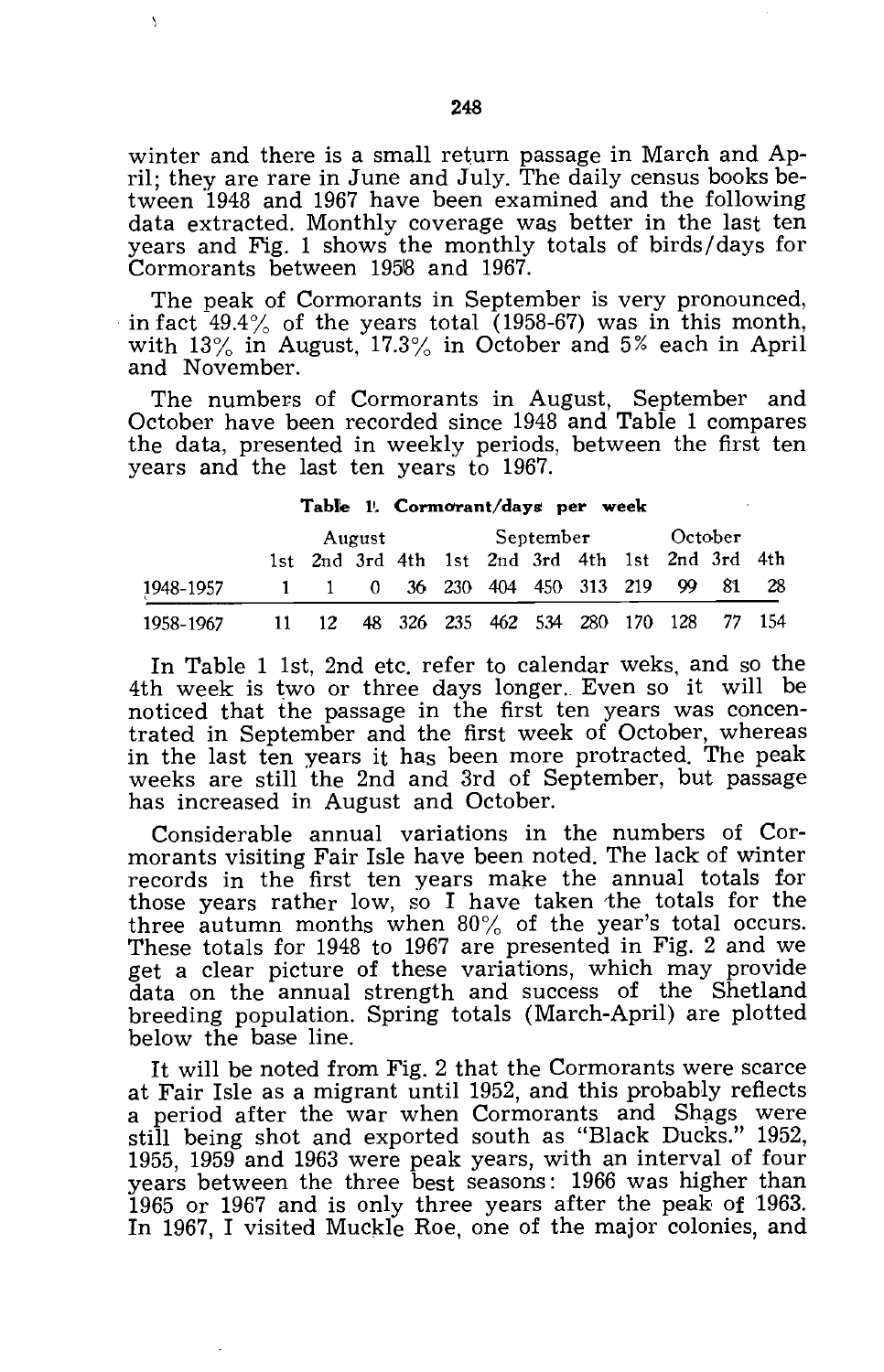

Fig. 2. Annual Cormorant/days totals for spring (below base line) and autumn 1948-67

found it greatly depleted from the previous year. After peak years of passage at Fair Isle, the lowest totals have been recorded two or three years later (1954, 1958, 1961 and 1965), and there is then a rapid increase in the fourth season.

Fig. 2 shows variations in the return spring passage but as these totals are much smaller, there is a greater likelihood of a mistake, because if one big flock was missed passing over the island the year's spring total would be drastically reduced.

Migrant flocks at Fair Isle are nearly always observed in the early morning, and they usually fly at about two and five hundred feet above sea-level and pass directly from the direction of Shetland towards Orkney. The majority of these birds are white-bellied juveniles and sometimes the flocks have one or two adults mixed in and they usually head the formation. Unfortunately details of age-compositions of the flocks have not usually been recorded. I have examined the weather conditions when migrant flocks have been observed passing over the island in autumn and table 2 shows the number of flocks (size may indicate one flock or day's aggregate) migrating in various wind directions.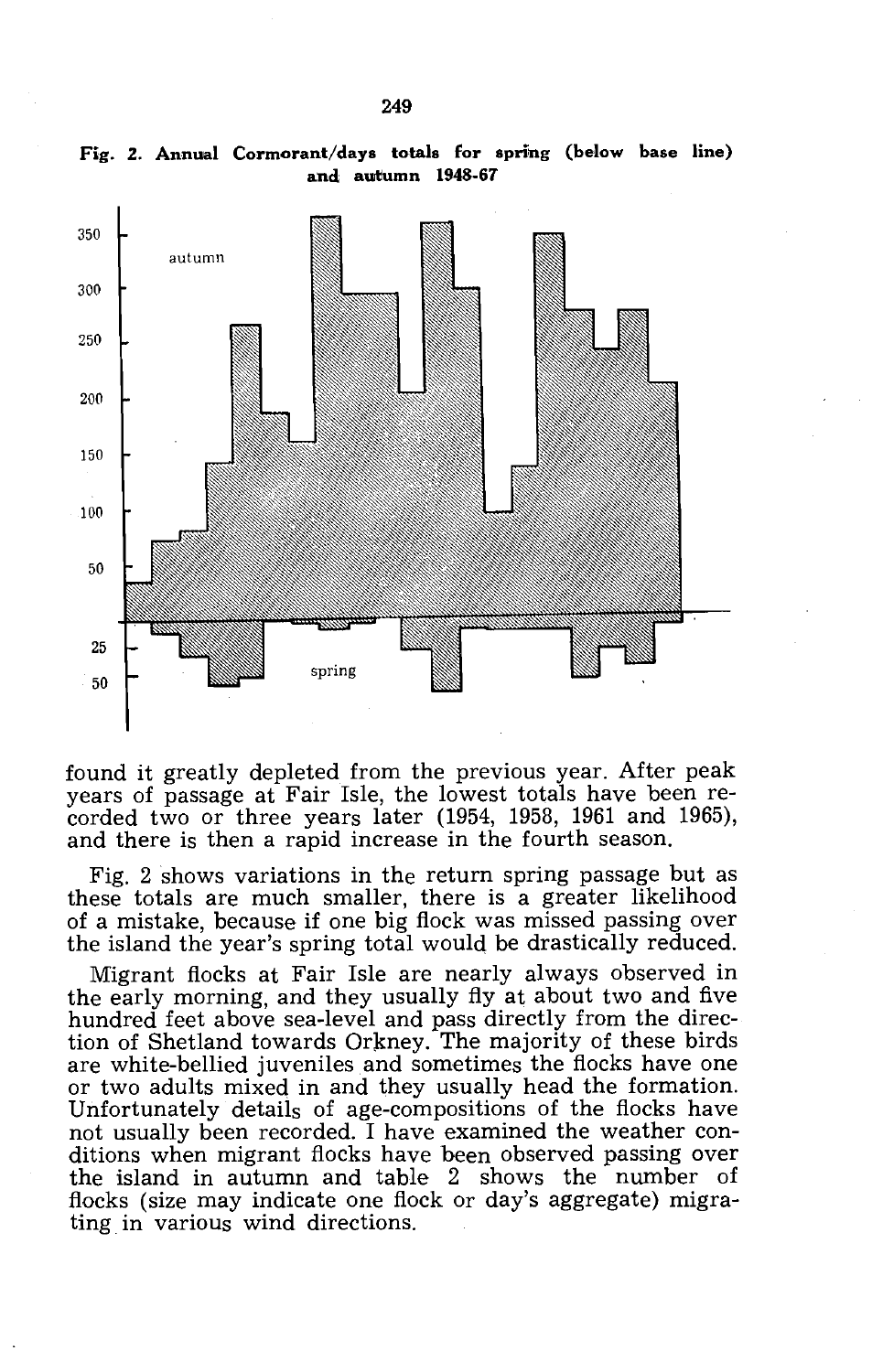| 15 |          |                   |                                                                             |                                                                                                                                                                                                                |
|----|----------|-------------------|-----------------------------------------------------------------------------|----------------------------------------------------------------------------------------------------------------------------------------------------------------------------------------------------------------|
|    | 65 28 16 | 50 30 32 21 14 14 | 40 30 29 25 15 14 11 8 3<br>80 30 29 25 25 12 7 7<br>70 49 25 18 17 17 15 9 | Table 2. Cormorants passing over Fair Isle in autumn<br>Wind direction Number and size of day's flock(s)<br>80 40 35 25 24 20 20 18 18 17 16 15 14 14 13 13 11<br>50 40 28 25 25 25 24 20 20 20 20 15 15 10 19 |

Table 2 shows that Cormorants prefer to migrate from Shetland to Orkney in north Or north-west winds; the wind on days of Cormorant passage is nearly always very light, with very good visibility; high cloud cover does not deter them as long as visibility is good between the island groups. It appears that flocks of Cormorants probably congregate in the south mainland voes of Shetland and set off just after dawn on fine days and rapidly complete their inter-island hops.

Five Cormorants have been ringed at the island; all were young birds in autumn and usually ones which have become semi-residents. None of these have been recovered but a bird found dead in April 1963 had been ringed at Gairsay, Orkney as a chick the previous year.

### 79. Local Recaptures in 1966

- STORM PETREL. Five adults ringed in 1965 were retrapped on the cliffs in 1966, as follows: Millens Houllan, May at same place, July; Millens Houllan, July at Malcolm's Head, August; Malcolm's Head, August at same place, August (2) and Millens Houllan, July. Six birds ringed in 1966 were retrapped between three nights and 7 weeks later on the island, and they showed a similar interchange between Millens Houllan, Slogar and Malcolm's Head.
- FULMAR. A chick ringed at Duttfield in July, 1961 was fleyged at Duttfield on 10th September; two chicks ringed at Roskilie on 1st August 1962 were fleyged at their natal cliff on 23rd and 24th August, but another retrap caught at Roskilie on 23rd August had been ringed as a chick at Duttfield in 1963. Two incubating adults ringed at South Gunnawark on 30th June 1965 were occupying similar nests in July 1966.
- SHAG. Twenty-three retraps were noted in 1966, twenty of these were of birds caught at their nests. Table 1 shows the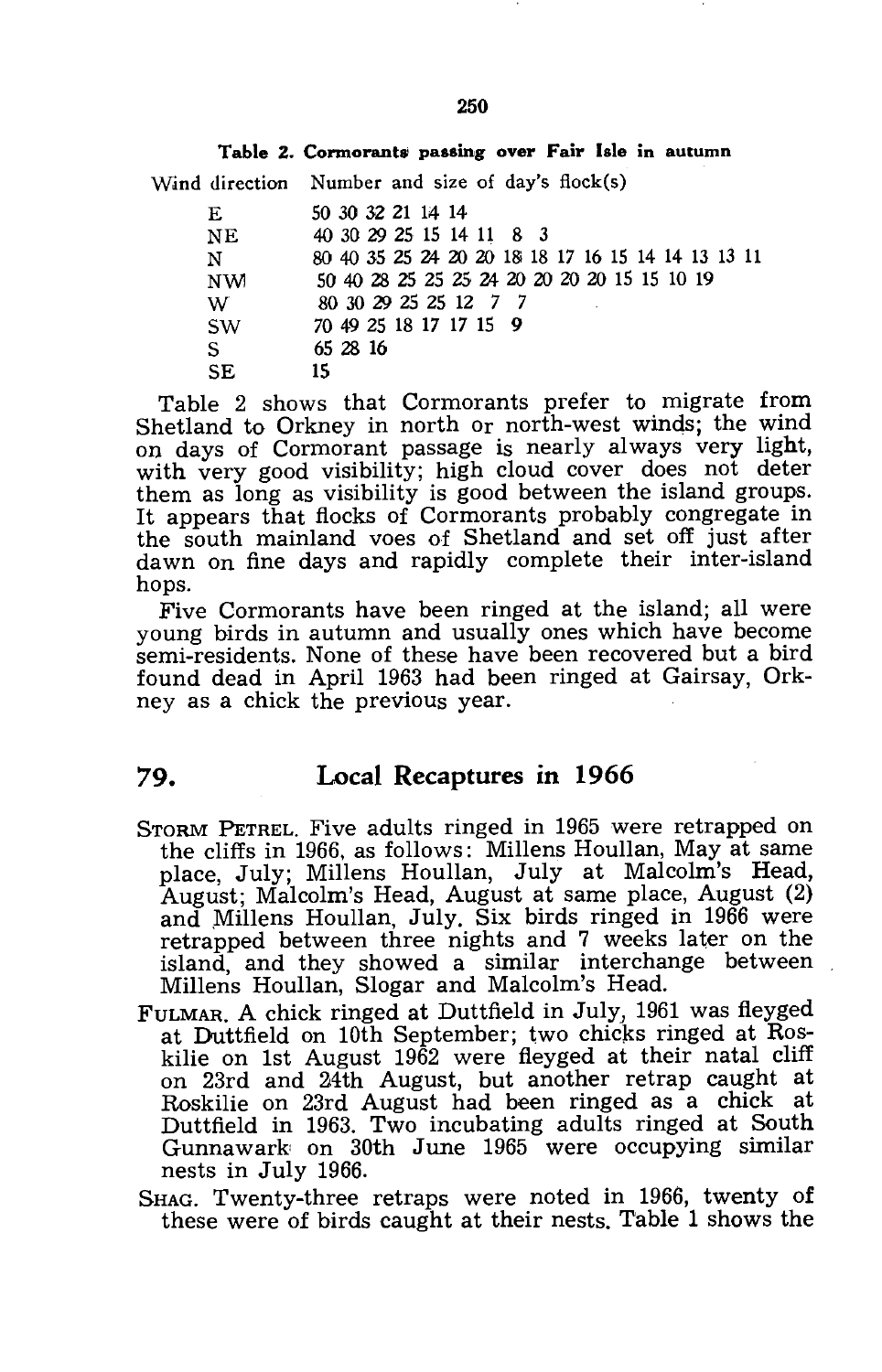number of retraps, grouped under year and age at ringing,  $(A-Adult, P-pullus)$ . **Ta,ible 1** 

| Year of ringing 1958 59 60 61 62 63 64 65 |  |  |                    |  |
|-------------------------------------------|--|--|--------------------|--|
| Age at ringing A A A 2A 2A 2A A 2A        |  |  | $3P$ $4P$ $3P$ $P$ |  |

Of the twenty birds caught at their breeding colonies, 18 (5 ringed as pullus) were retrapped in the colony where they were ringed: the two exceptions were a 1962 chick which moved from South Naaversgill to South Ramnigeo and a 1963 chick from East Lother just round the corner in Lericum. This again illustrates how very faithful Fair Isle seabirds are to their natal colonies.

- EIDER. Three incubating ducks were retrapped; two of them were old faithfuls on Buness, one had been ringed in 1964 and was nesting again in the same place. The other was a very tame duck, which allows us to read her ring number as she sits on the eggs and just nibbles our fingers when we move her leg to see the ring. She has nested successfully in the same place since at least 1958. A duck ringed at her nest at the North Light on 18th May 1961 had moved to Eas Brecks in 1966.
- ARCTIC SKUA. An adult ringed at Brae N.W. on 24th June 1960 was found dead at Restensgeo on 7th September and a chick ringed on 12th July 1962 at Swey N. was found dead in Homisdale on 10th July.
- HERRINC GULL. AJ 52694 nested on the Landberg again; originally ringed in 1952 (see last Bull.) A bird dazzle-netted in a gull flock on South Gavel on 16th November had been ringed as a chick on the High Holm in 1962. These flocks are usually comprised of foreign birds (see recoveries) as many of our breeding birds desert the island in winter.
- PUFFIN. Six retraps in 1966; the list below shows age, date and place of ringing and recapture. Pullus, South Naaversgill, 17.7.61, at Hoini, 22.7.66 Adult, South NaaversgiIl, 2.7.62, at South Naaversgill, 26.6.66 Pullus, Burrista, 18.7.62, at Hoini, 15.7.66 Adult, Easter Lother, 3.7.63, at Easter Lother, 11.5.66 Pullus, Johnny's Peats, 13.7.63, at South Haven (dead) 18.8.66 Adult, Troila Geo, 22.7.63, at Troila Geo, 11.7.66
- RAZORBILL. Ten birds ringed as adults were retrapped in 1966; they had been ringed in 1958, 1961 (2), 1962, 1963 and 1964 (5). None had changed colonies.
- GUILLEMOT. Twenty-nine birds ringed as adults were retrapped in summer; they had been ringed in 1959 (4), 1960 (4), 1961 (2), 1962, 1963 (5), 1964 (6) and 1965 (7). None had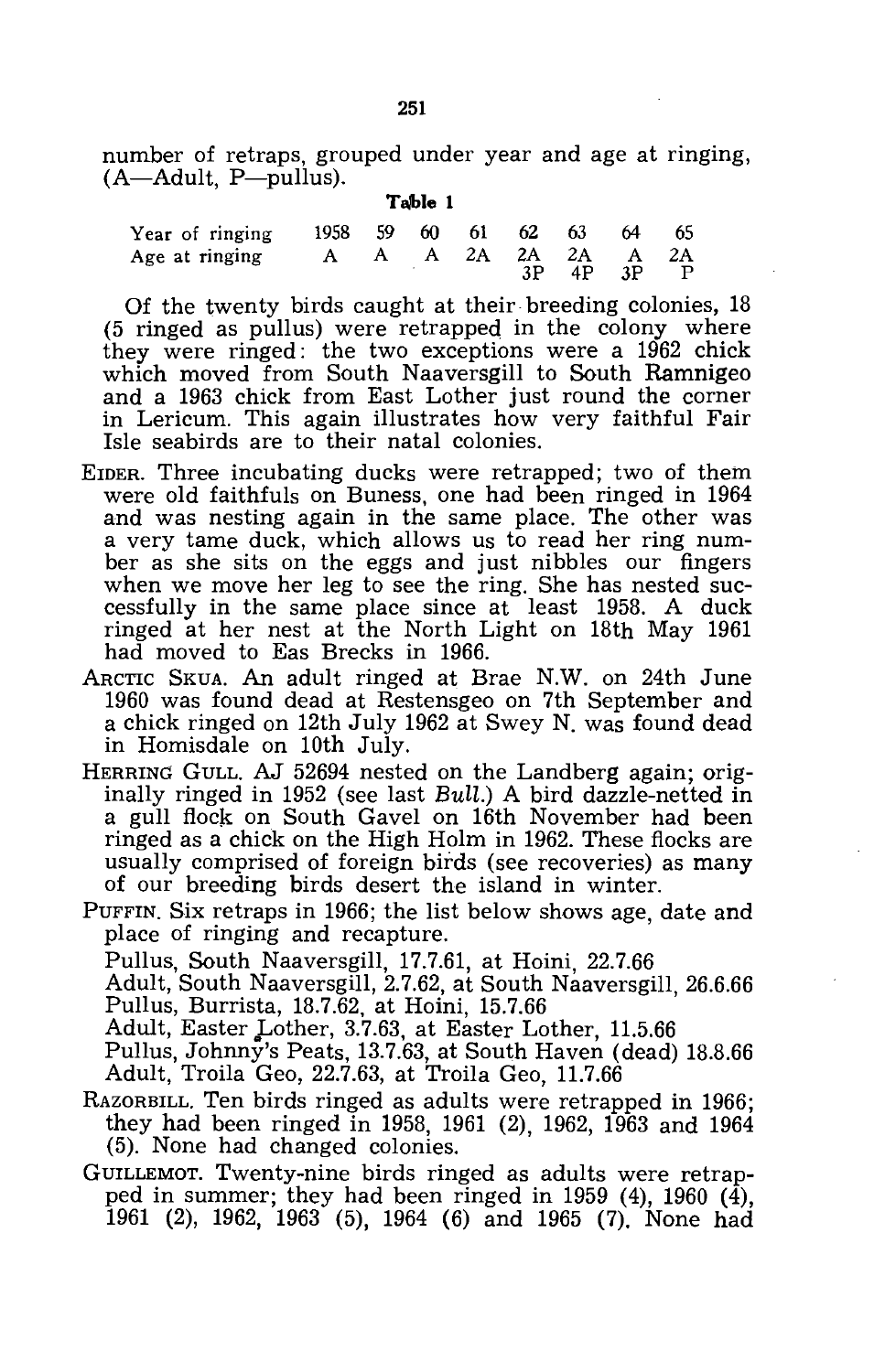changed colonies and a chick ringed in 1961 also returned to its natal colony.

- BLACK GUILLEMOT. Adults retrapped at their nests had been ringed in 1963, 1964 (2)' and  $1\overline{9}65$  (7). All had been ringed as adults and none had changed colonies, or nest sites in the case of isolated pairs.
- RAVEN. A chick ringed at South Ramnigeo on 21st May 1966 was shot at Sukka Mire on 19th October.
- BLACK-BELLIED DIPPER. A first-year bird was ringed at the Gully on 5.12.65; it wintered on the island and was retrapped on 1.4.66, when its weight had gone up from 49 grams to 54.8 grams. It was seen until 9th April.
- WREN. A first year bird ringed at North Haven, 2.9.62 was .retrapped twice in September, 1962, twice in April, 1965 and on 30.3.66. Weights range from 13.4 to 14.6 grams.
- BLACKBIRD. A first-year  $\sigma$  ringed on 8.11.65, was retrapped twice in November, 1965 and three times in 1966, last date 17th April. Its weight increased from 83.2 to 104.1 grams.
- WHEATEAR. An adult  $\varphi$  ringed at the Double Dyke on 26.5.64 was retrapped there on 18.6.66. Seven birds ringed in 1965 were retrapped in 1966; six had been ringed as juveniles in July or August and an adult  $\sigma$  ringed in July at the Gully was retrapped in May at the Roadsides.
- MEADOW PIPIT. Two 1965 juveniles were retrapped, one breeding at the Roadsides and the other in August at the Double Dyke.
- ROCK PIPIT. Eight reportable retraps from the following years, 1962, 1963 (2), 1964 (2) and 1965 (3). They include a pullus ringed in 1965 at the Gully and caught four times at the Observatory.
- STARLING. Fifty-one birds retrapped during the year had been ringed as shown in Table 2, where A means ringed as adult and J as juvenile or first-winter.

**Table** 2

| Year of ringing |     | 1960 1961 1962 1963 1964 1965 |    |       |        |
|-----------------|-----|-------------------------------|----|-------|--------|
| Age at ringing  | 2I. | 2T                            |    | 11 91 | - 16 J |
|                 |     |                               | 2A | A     | 7A     |

The three 1960 retraps were an adult  $\sigma$  ringed on 1.5.60, retrapped in 1961, 1963, 1965 and 11.9.66; a juvenile ringed on 22.6.60, retrapped in 1961, 1962, 1965 and 1.4.66 as adult  $\sigma$  and a juvenile ringed on 18.8.60, retrapped in 1961, 1962, 1963, 1965 and 25.8.66 as adult  $\varphi$ .

TWITE. A 1st year ringed on 5.8.64 was retrapped as adult  $\sigma$ on 4.6.66 and a juvenile ringed on 13.8.65 was retrapped as adult  $\varphi$  on 5.5.66.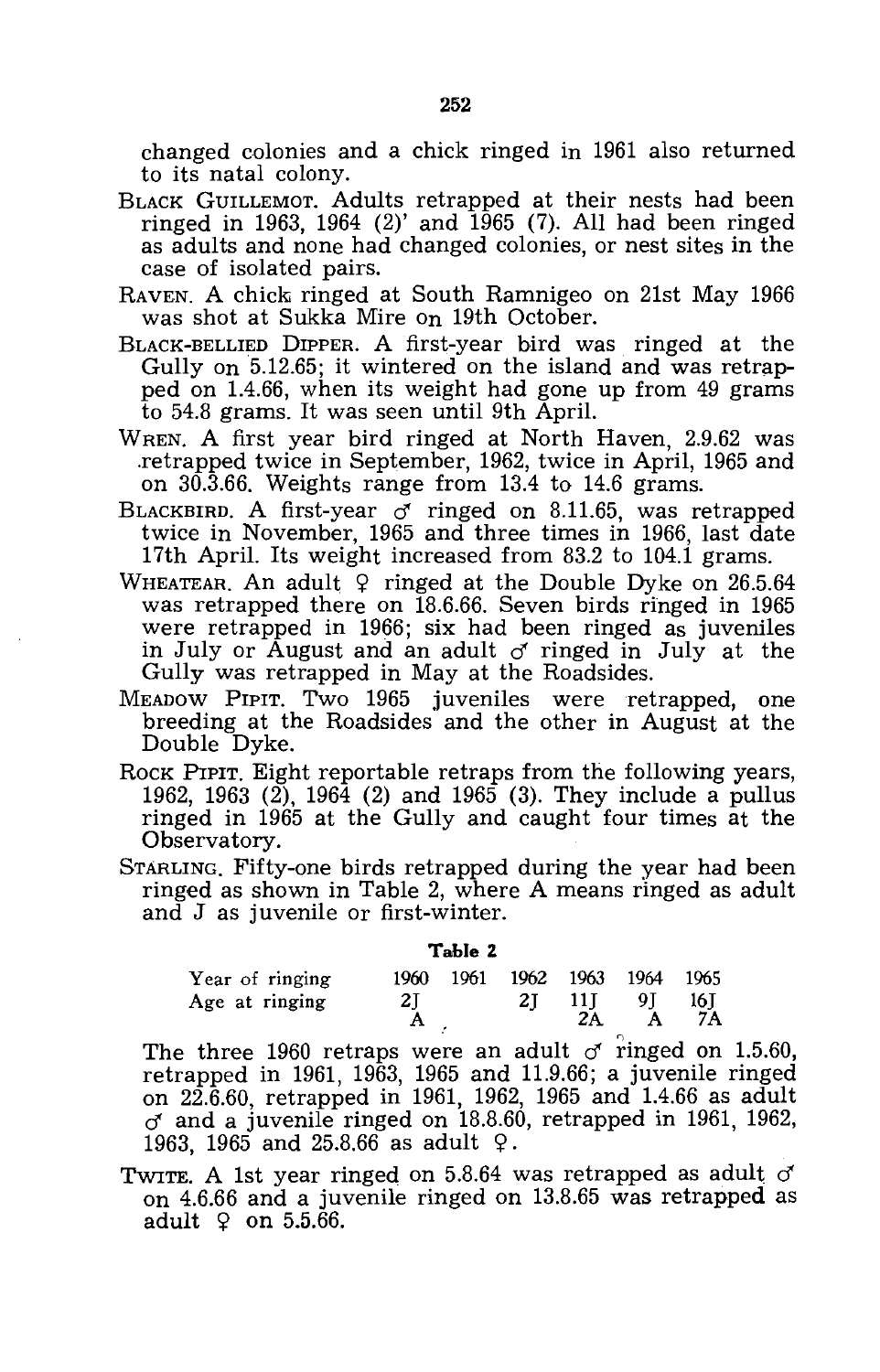HOUSE SPARROW. A full-grown 9 mist-netted at Midway, 30.9.61 was retrapped at Quoy on 2.5.66.

### **80. Recoveries, 1966**

Sixty-nine recoveries of ringed birds were received in 1966, and full details of these are given below. The international code of symbols for the method of recovery is employed: v-caught or trapped and released with ring;  $\dagger$ -shot or killed by man;  $x$ -found dead or dying;  $x$ A-found long dead; ()—caught alive and not released or released without ring;  $\frac{1}{2}$  -method of recovery unknown. Where the exact date of recovery is unknown, the date of the finder's report is given in brackets. Ringing details of each bird (ringed at Fair Isle unless otherwise stated) are given on the first line, and recovery details on the second.

#### FULMAR

AT 64522 pull. 3.8.59

v 8.3.66 North Ronaldsay (Orkney), 30 miles WSW. Reringed SS 40244.

#### **SHAG**

1033692 pull. 21.6.64

x 3.1.66 North Ronaldsay, 30 miles WSW.

1052262 pull. 8.6.65

x 3.2.66 Shapinsay (Orkney), 60 miles SW.

1052338 pull. 10.6.65

x ca. 3.7.66 Copinsay (Orkney), 60 miles SW.

1052405 pull. 12.6.65

x (6.4.66) Auckingill, Keiss (Caithness), 85 miles SW. ' 1052425 pull. 12.6.65

x-oiled 16.2.66 Papa Westray (Orkney), 45 miles WSW. 1052571 pull. 30.6.65

x (5.5.66) Veness, Eday (Orkney), 50 miles SW.

1052621 pull. 2.7.65

xA mid.1.66 Muness, Unst (Shetland), 90 miles NNE.

1052647 pull. 5.7.65<br>x 7.4.66 Kirkabister, Nesting (Shetland), 60 miles NNE. 1052747 pull. 6.7.65. .

xA 2.4.66 near Lerwick (Shetland), 50 miles NNE. 1052786 pull. 6.7.65

x 27.2.66 Heliness, Cunningsburgh (Shetland), 40 miles NNE. 1052928 pull. 27.6.65 Fetlar (Shetland).

xA (4.5.66) Urie Lingey, off Fetlar, local.

1053513 pull. 21.6.66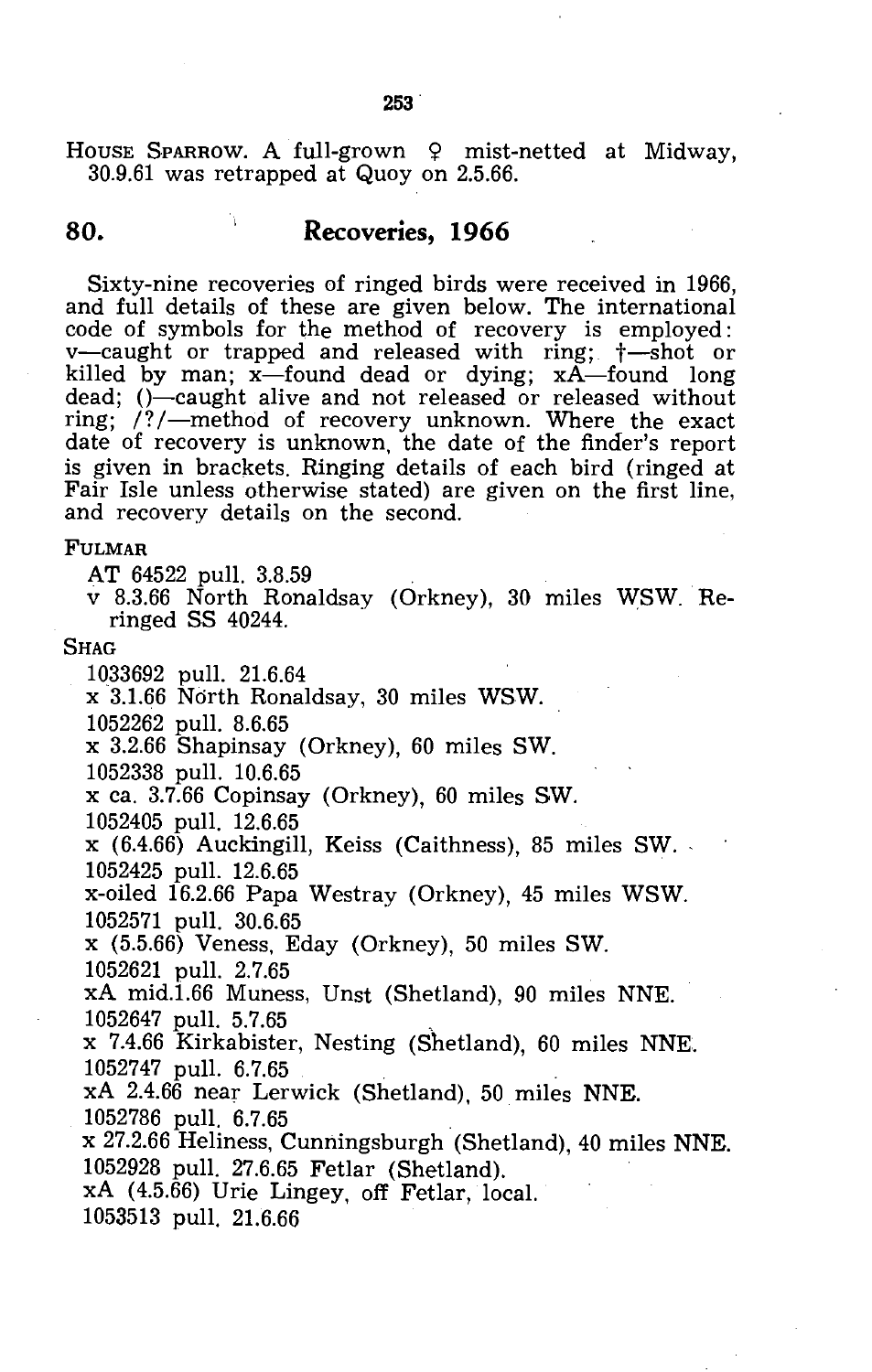v 19.9.66 Lerwick (Shetland), 50 miles NNE. 1055513 pull. 26.6.66 Sumburgh Head (Shetland). v 7.12.66 Loch Grosebay, Isle of Harris (Outer Hebrides), 240 miles SW. No Fair Isle Shag has been recovered in the Outer Hebrides. 1055598 pull. 4.7.66 v 3.9.66 North Sea, west of North Friesian Islands, 54°35'N 8°10'E. 1055610 pul. 4.7.66 x 31.8.66 Burra (Shetland), 40 miles N. 1055610 pull. 4.7.66  $x(20.9.66)$  Hamar Voe (Shetland), 70 miles N. 1055663 pull. 6.7.66 v-sick "14/16.9.66 Lerwick (Shetland), 50 miles NNE. 1055743 pull. 13.7.66 x (5.10.66) Roker, Sunderland (Durham), 320 miles S. GANNET 1057694 pull. 31.7.66 Hermaness (Shetland). v 4.10.66 off Pointe des Chats, Isle de Croix (Morbihan) France, 47°32'N 3°25'W. . GREY LAG GoOSE 1042498 1st Y. 27.11.65 t 5.1.66 Fearn, Tain (Ross-shire), 145 miles SW. This bird left the island between 2nd and 4th January 1966! MALLARD AJ 45929 Ad. & 28.10.65 /?/ 17.12.66 near Thurso (Caithness), 90 miles SW. SPARROWHAWK EC 43433 1st Y. 9 26.10.65 v-caught in empty house, (11.4.66) Trondra, Scalloway (Shetland), 45 miles NNE. MERLIN 2030929 pull. 23.7.65 Mid-Yell (Shetland) x-entangled in roll of fencing wire (3.3.66) Orrock Quarry, "Kirkcaldy (Fife), 320 miles SSW. **OYSTERCATCHER** AT 90056 pull. 22.6.62 x 29.4.66 St Ninians Isle (Shetland), 30 miles N. SS 39485 pull. 28.6.66 t 4.9.66 Ile de Noirmontier (Vendee) France, 47°00'N 2°15'W. **WOODCOCK** EC 43424 FG. 23.10.65 t 6.4.66 Stenbjerg (Jutland) Denmark, 56°52'N 8°21'E.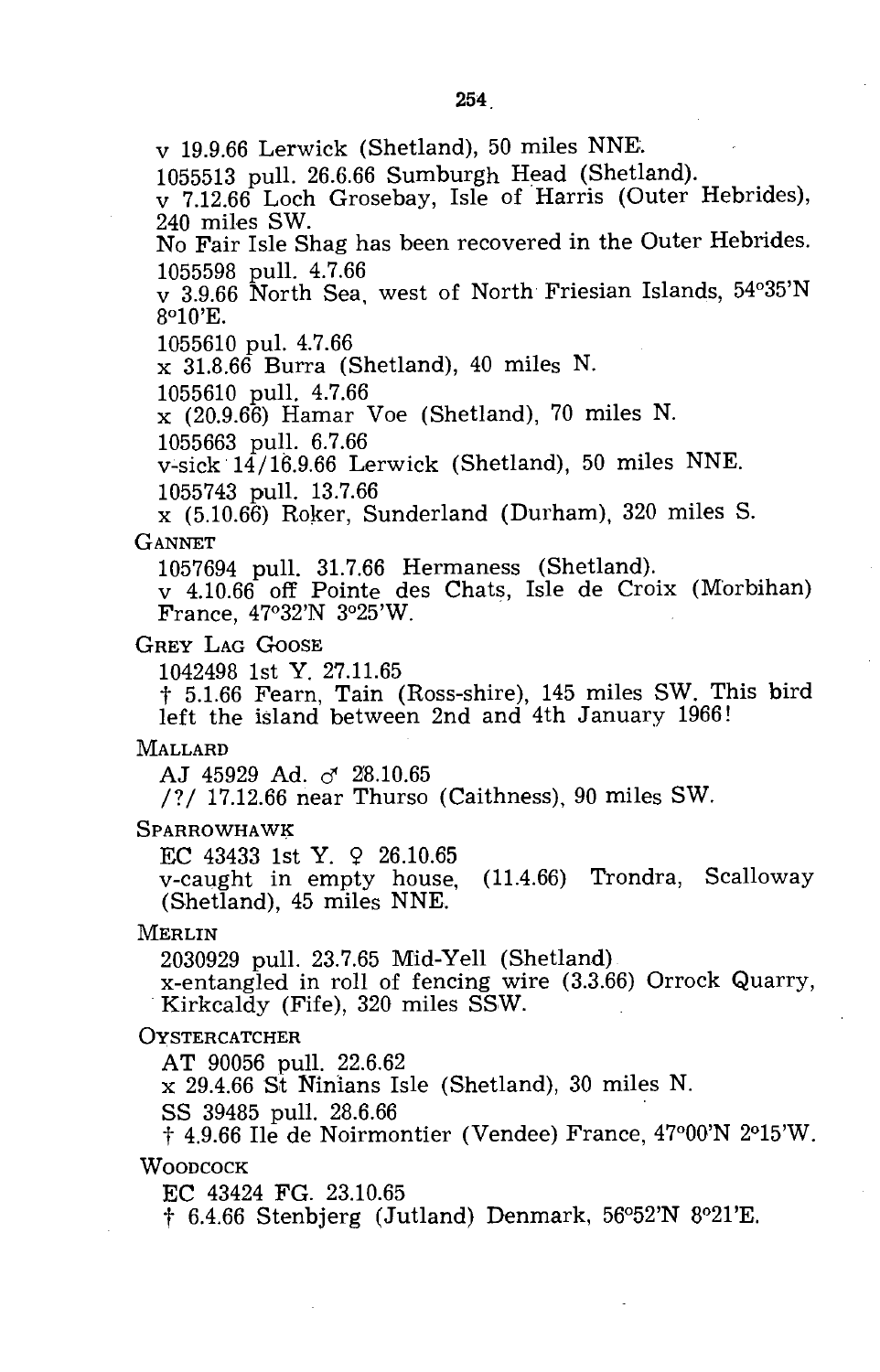#### 255

GREAT BLACK-BACKED GULL

419353 pull. 20.7.65

x 7.10.66 Sands of Forvie (Aberdeen), 155 miles S.

LESSER BLACK-BACKED GULL

GM 40125 pull. 11.7.66

x 9.12.66 Ondarroa (Vizcaya) Spain, 43°19'N '2°25'W.

GREAT SKUA

HW 07432 pull. 23.7.66 Hermaness (Shetland)<br>† 11.11.66 off Nazare (Estremadura) Portugal, 39°36'N 9°04'W, ARCTIC SKUA

2044340 pull. 8.7.62

x (19.9.66) Henck, Grangemouth (Stirling), 255 miles SSW. 2044364 pull. 29.7.62

xA 0.6.66 Troswick!. Dunrossness (Shetland), 30 miles N. 3075775 pull. 15.7.60

x 20.8.66 Sandwick Bay (Shetland), 35 miles NNE.

RAZORBILL

SS 05946 pull. 30.6.64

t 25.11.66 San Sebastian (Guipuzcoa) Spain, 43°19'N 2°00'W. This is our second Razorbill recovery in Spain, both in the last week of November.

SS 50590 pull. 4.7.66

 $\ddagger$  28.10.66 Oslo Fjord (Norway), ca 59°05'N 10°40'E. This is our thirteenth recovery of a pullus in Norway; 2 were in September. 9 in October and 2 in November. An adult was recovered in Norway in January.

GUILLEMOT

AT 67208 pull. 8.7.60

xA? 0.B.65 Boknfjorden (Rogaland) Norway, 59°10'N 5°55'E. GM 40187 pull. 12.7.66 Sumburgh Head (Shetland)

x (29.11.66) Vik, Helgeland (Nordland) Norway, 65°19'N 12°10'E.

GM 40194 pull. 12.7.66 Sumburgh Head

t 28.10.66 Bomlo (Hordaland) Norway, 59°45'N 5°15'E. SS 36088 pull. 3.7.65

x (18.1.66) Gildeskal (Nordland) Norway 67°05'N 14°05'E. It appears that the young Sumburgh Head birds winter in Norway with the Fair Isle ones.

### BLACK GUILLEMOT

EC 43278 pull. 31.7.65

x 4.4.66 Westray (Orkney), 50 miles WSW.

EC 94166 pull. 18.7.66

x 13.8.66 Stronsay (Orkney), 45 miles SW. This bird left its nest in Busta Geo about 8.8.66!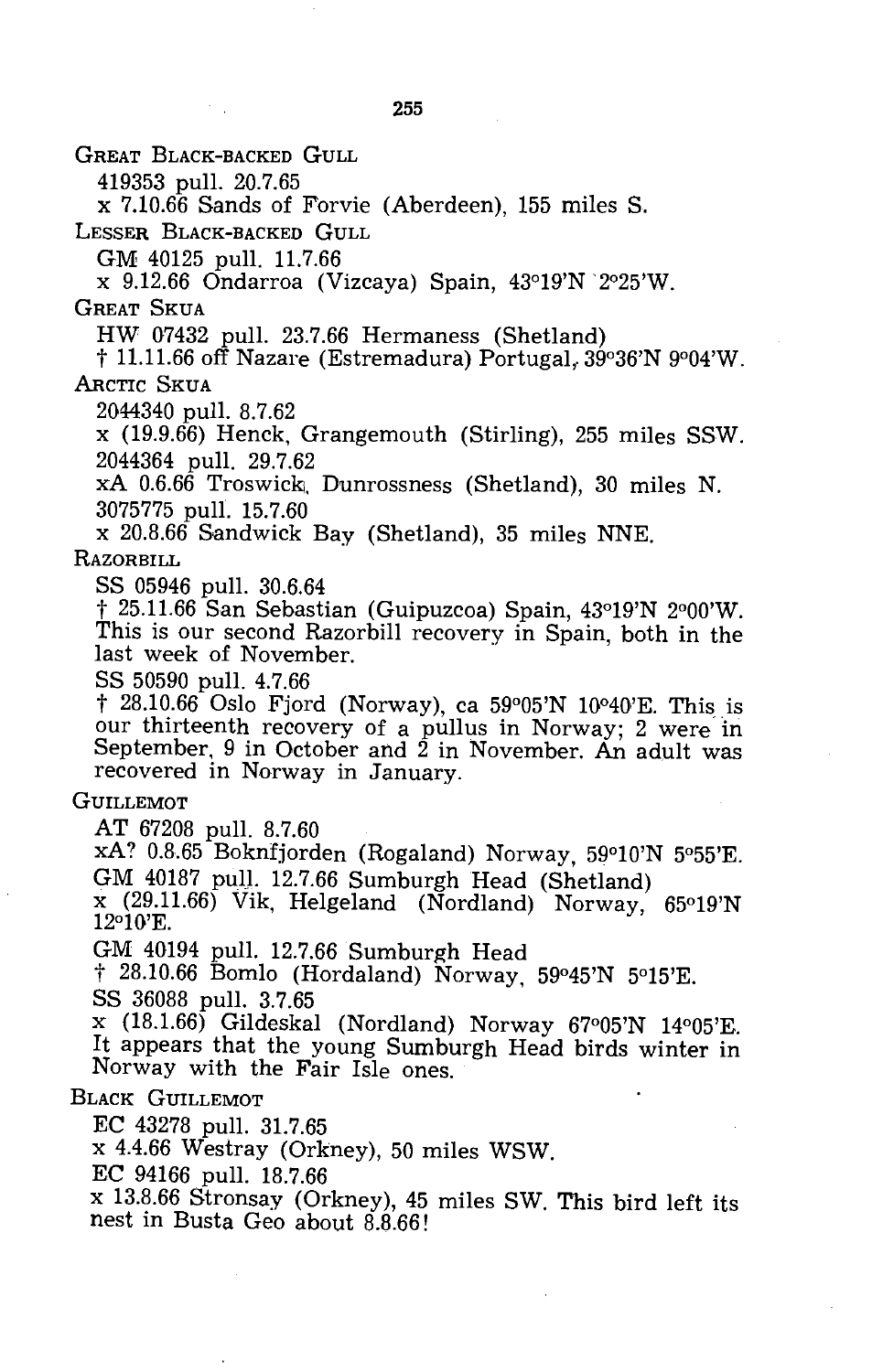SONG THRUSH

ex 46740 1st Y. 27.9.65

 $x$  28.2.66 Tondela (Beira Alta) Portugal, 40°31'N 8°05'W. **REDWING** 

ev 59375 PJ 1.10.66

t 27.10.66 Bordeaux (Gironde) France, 44°50'N 0035'W.

ev 59887 1st Y. 18.10.66

x 6.11.66 Glendale (Isle of Skye), 230 miles SW.

ex 16345 FG. 13.10.63

t (7.1.66) Kadirli (Adana) Turkey, 37°22'N 36°05'E.

ex 33800 FG. 15.10.64

/?/ 0.11.65 Vila Verde (Minho) Portugal, 41°39'N 8°26'W. ex 46422 Ad. 20.4.65

t 17.2.66 Avercairry, erieff (Perthshire), 230 miles SSW. ex 46673 FG. 3.10.65

t 27.1.66 Portalegre (Alto Alentejo) Portugal, 39°17'N 7°26'W.

ex 46738 FG. 27.9.65

t 6.11.66 Echalar (Navarra) Spain, 43°15'N 1°37'W.

ex 46768 FG. 1.10.65

x early.1.66 Mount Pilion, Magnisia, Greece, 39°25'N 23°05'E. ex 46869 FG. 2.10.65

t 13.11.65 Laje, near Vila Verde, Portugal, 41°37'N 8°28'W.

ex 46940 FG. 9.10.65

x ca. 1.7.66 Sauvamaki, Hankasalmi (Keski-Suomi) Finland 62°18'N 26°017'E.

The recoveries from Turkey and Greece are the furthest east for Fair Isle Redwings in winter. The Finnish recovery is our first Redwing from that country and just further east than a Redwing recovered in Estonia on 15.4.60. There was a strong movement of Redwings through Fair Isle in late September and early October 1965 and it is noted that five of the recoveries are from that period.

### **BLACKBIRD**

CK 00297 1st Y. 9 8.10.61

x 19.4.66 Anderstop (Jonkoping) Sweden, 57°17'N 13°47'E. CX 14686 Ad. d 23.3.63

t 14.3.66 Balestrand (Sogn & Fjordane) Norway, 61°12'N  $6°32'E$ .

CX 16615 1st Y.  $\sigma$  18.10.63

x 7.3.66 Scaniport (Inverness), 175 miles SW.

 $CX$  46014 Ad.  $\sigma$  30.10.64

 $\ddot{\text{ }1}$  23.3.66 Ullensvang (Hordaland) Norway, 60°19'N 6°40'E. ex 95118 Ad. 9 24.10.65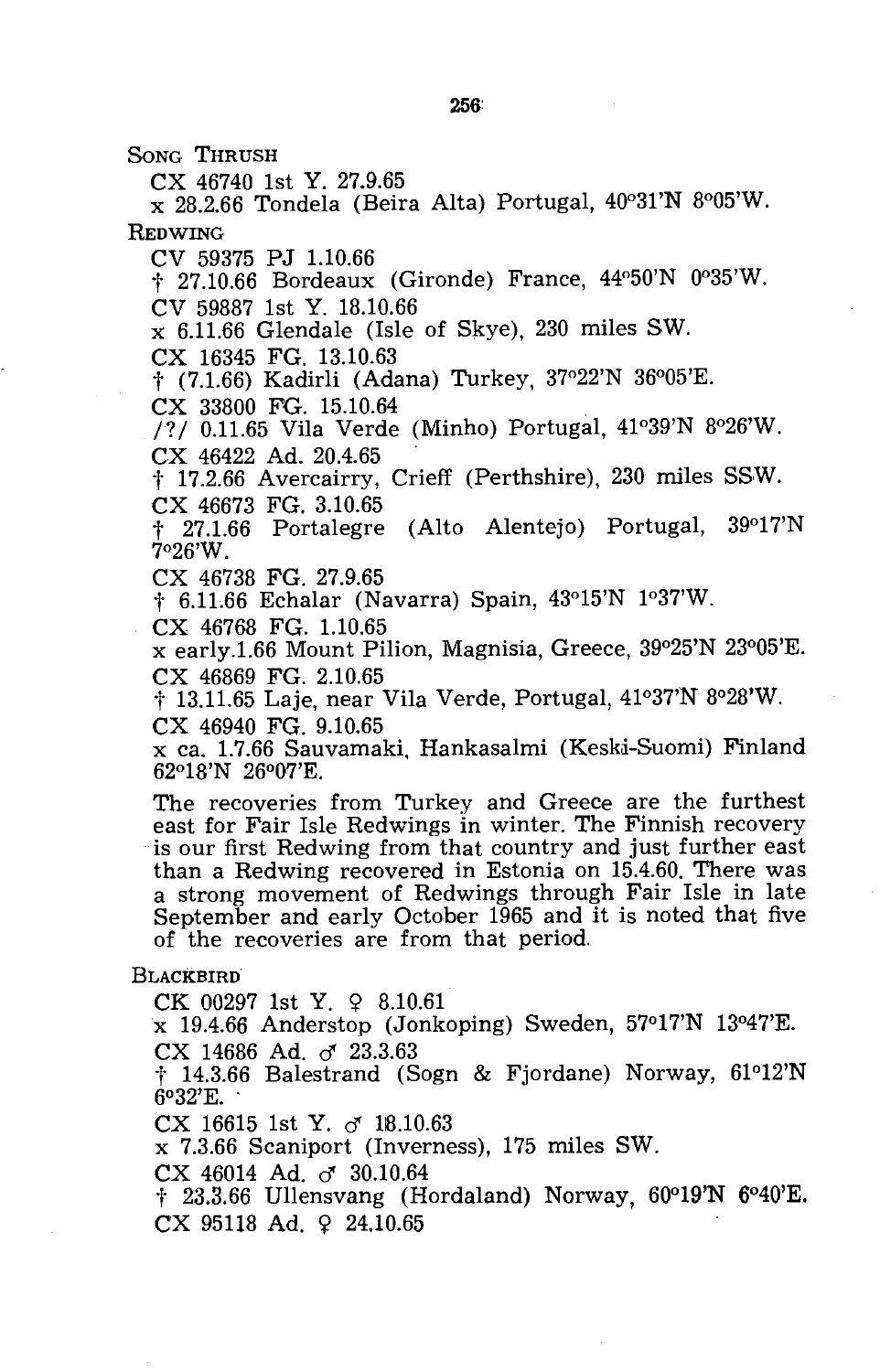x 11.10.66 Notteroy (Vestfold) Norway,  $59^{\circ}15'N$   $10^{\circ}25'E$ . R 78783 1st Y.  $\sigma$  21.3.60 x 18.4.66 Onnekop (Malmohus) Sweden, 55°47'N 13°55'E. Our oldest Blackbird recovery. WHEATEAR BA 52159 1st Y. 2.8.64 t 10.3.66 Aoulef el Arab (Tidikelt) Algeria, 27°00'N 1°04'E. This is our third North African recovery of a Wheatear: the other two were in Morocco and this bird which was killed in a Saharan Oasis was about 500 miies further SE. BC 14444 Ad.  $\sigma$  24.4.66 t against wires, Vidlin (Shetland), 65 miles NNE. BC 74088 1st Y. 20.8.66 t 25.9.66 near Sanlucar de Barrameda (Cadiz) Spain, 34°46'N  $6^{\circ}21'W$ . WHINCHAT  $HC 45756 1st Y. 9.9.66$ t 30.10.66 Puerto de Santa Maria (Cadiz) Spain, 36°36'N 6°12'W. Our first foreign Whinchat recovery. ROBIN HB 82640 PJ. 14.4.66 x (26.11.66) Vejer de la Frontera (Cadiz) Spain, 36°15'N 5°58'W. MEADOW PIPIT N 96979 Ad. 28.8.65 v 14.9.66 Spurn Point (Yorkshire), 410 miles S. **STARLING** CX 16070 Ad.  $\sigma$  10.4.63 v 25.8.65 Foula (Shetland), 45 miles NNW. CX 46613 Juv. *c* 30.8.65 v, came down chimney, 8.8.66 Shapinsay (Orkney), 60 miles SW. R 78231 Ad.  $\sigma$  8.9.59 x 22.5,66 Pilsworth, Bury (Lanes), 410 miles S. This bird was at least 8 years old. **CROSSBILL** BC 73595 PJ  $\Omega$  6.9.66 /?/ (21.9.66) Heskestad (Rogaland) Norway, 58°28'N 6°22'E.<br>This bird was one of the second wave of Crossbills which occurred at Fair Isle between 1st and 12th September; the earlier movements were between 12th June and 5th August. Note that it returned very rapidly to Norway. R.H.D.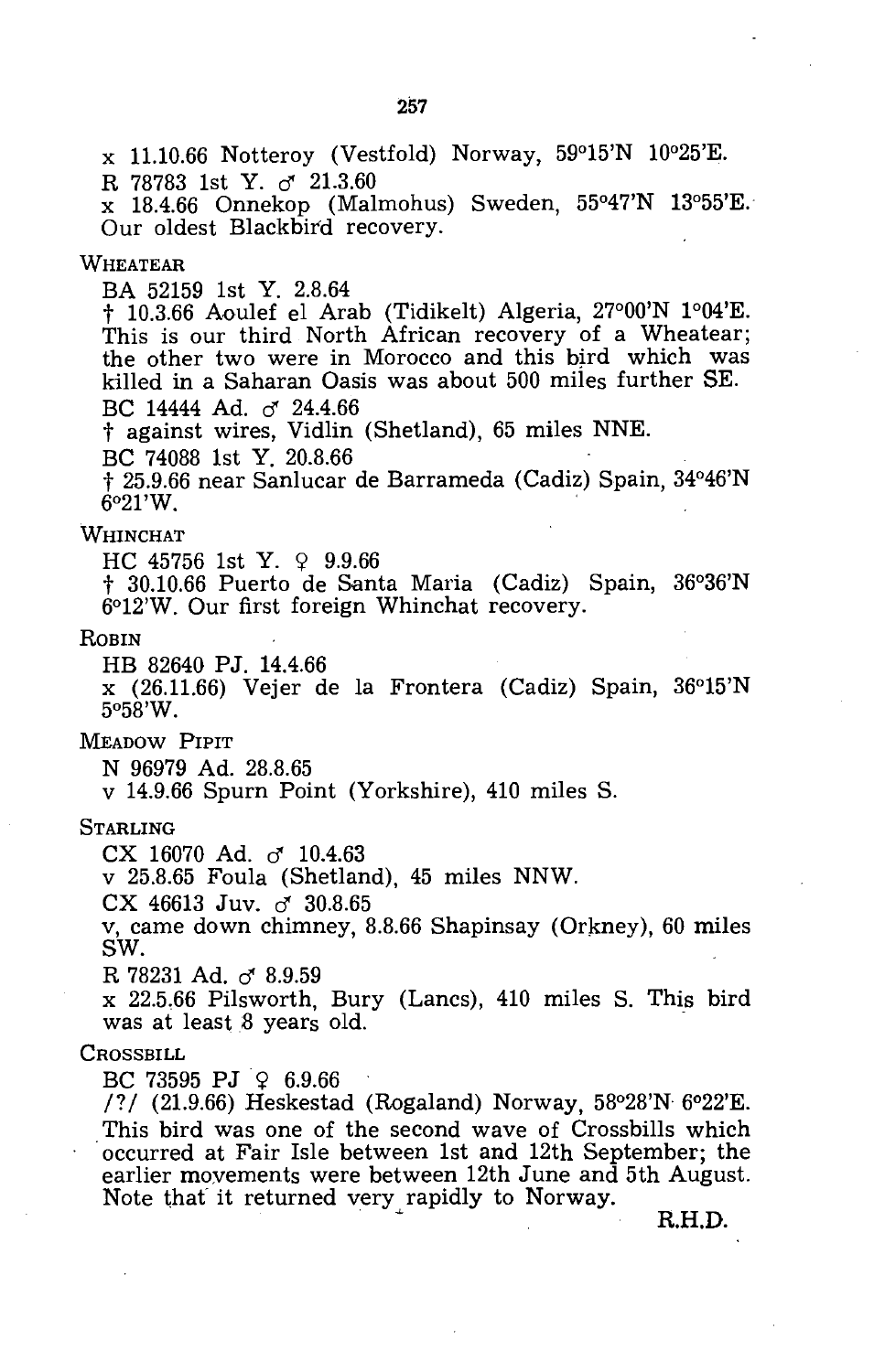### **81. Ringed strangers in 1966**

STORM PETREL

London 649804 Ad. 14.8.64 Foula (Shetland) v 3.7.66 Fair Isle, 45 miles SE. London 653106 Ad. 23.7.65 Foula v 4.7.66 Fair Isle London 653395 Ad. 17.8.65 Foula v 19.7.66 Fair Isle London 653677 Ad. 24.8.65 Foula v 4.7.66 Fair Isle London 653807 Ad. 14.8.65 Foula v 8.7.66 Fair Isle London 653976 Ad. 25.6.66 Foula v 4.7.66 Fair Isle London 653977 Ad. 25.6.66 Foula v 4.7.66 Fair Isle. Note that 653976 and 653977 were mistnetted on the same day at the Ley of Millens Houllan. London 656571 Ad. 16.7.65 Foula v 6.7.66 Fair Isle **ROBIN** Denmark 9028589 Juv. 7.10.65 Blavandshuk, Jylland, 55°33'N

08°05'E

v 6.7.66 Fair Isle.

The co-ordinates of Fair Isle are 59°32'N 1°37'W.

R.H.D.

### **82. A night at Mousa Broch**

In the late evening of 1st July 1967, Dr Ian Brooker took Bill Porteous and me to catch Storm Petrels; we went in his boat from Levenwick and his brother Bill was the fourth member of our party. We anchored the boat off the point near the Broch and rowed ashore. In the couple of hours before dawn we caught 86 Storm Petrels in three nets between the Broch and the south end of the storm beach. The noise made by the birds churring in their burrows was very great; a noise I have never heard while trapping petrels at Fair Isle, which indicates that Fair Isle is not a big breeding colony like Mousa.

Of the 86 birds trapped, 27 were already wearing rings but two of these were so worn that they were illegible. All the remaining birds had been ringed on Mousa, except 658899 which had been ringed at Foula on 8th August 1966. The ringing and recovery data for Foula is rather similar to Fair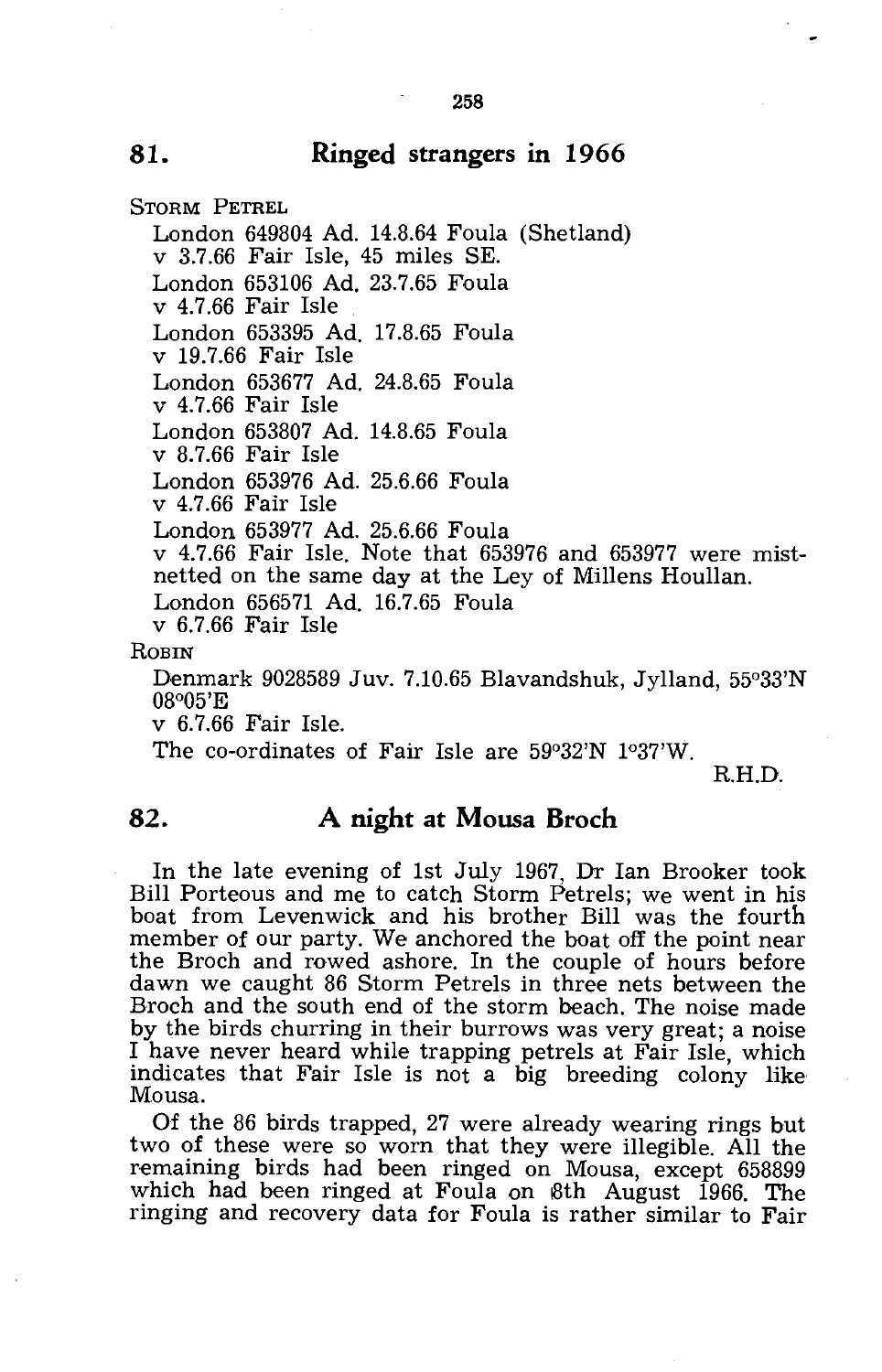Isle, unlike Mousa, and suggests that these two islands are mainly night-time meeting places for non-breeders and offduty birds. The 24 Mousa recaptures had been ringed in August 1958, August 1959 (3), June 1961 (3), August 1961, July 1962 (2), July 1963 (2), July 1965 (10) and July 1966 (2).

R.H.D.

### **83. Squat Lobsters and Spider Crab at Fair Isle**

During the spring of 1967, while the islanders were lobsterfishing, they found two interesting species in their creels and gave them to me. The first was a red squat lobster about eight inches long, which. was identified by the Torry Marine Laboratory as *Munida bamffica.* It was caught off the Sheep Rock on 8th April. On 12th April, a small spider crab was caught off the Keels at the south end and I identified it as *Inachus dorhynchus.* Neither species is rare but we had not caught them before, although the islanders have caught another species of squat lobster in recent years-Galathea dispersa.

R.H.D.